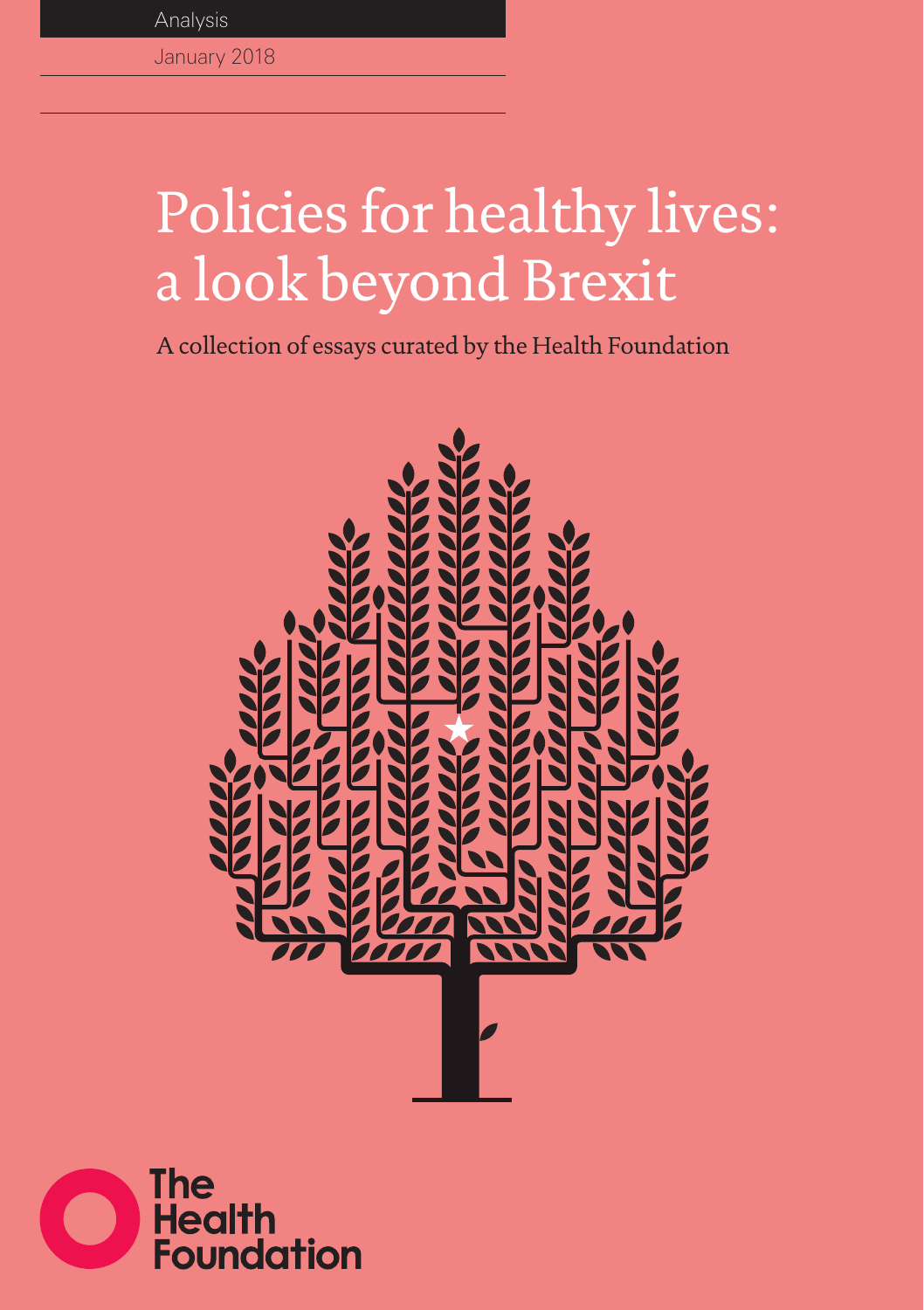## Contents

|                              | Introduction                                                                               | 3  |
|------------------------------|--------------------------------------------------------------------------------------------|----|
| velopment<br>nk them         | Rewriting the rules for healthy food and farming policies<br>Kath Dalmeny, Sustain         | 8  |
| duced<br>and<br>the<br>emain | Putting consumers at the heart of policymaking<br>Sue Davies, Which?                       | 16 |
|                              | Rethinking funding for disadvantaged areas<br>Richard Kemp, Councillor, Liverpool          | 21 |
|                              | Protecting health in new trade agreements<br>Nina Renshaw, European Public Health Alliance | 27 |
|                              | Securing jobs and working conditions after Brexit<br>Karen Steadman, Work Foundation       | 35 |
|                              | Emerging issues: considerations for policymakers                                           | 42 |
|                              | About the contributors                                                                     | 48 |
|                              | References                                                                                 | 50 |

### **Acknowledgements**

A number of people contributed to the dev of this collection and we would like to than for their comments and advice.

The essays in this collection have been pro independently by the contributing authors do not necessarily represent the views of Health Foundation. Errors and omissions remain the responsibility of the authors alone.

*Policies for healthy lives: a look beyond Brexit* is published by the Health Foundation, 90 Long Acre, London WC2E 9RA

ISBN: 978-1-911615-05-7 © 2018 The Health Foundation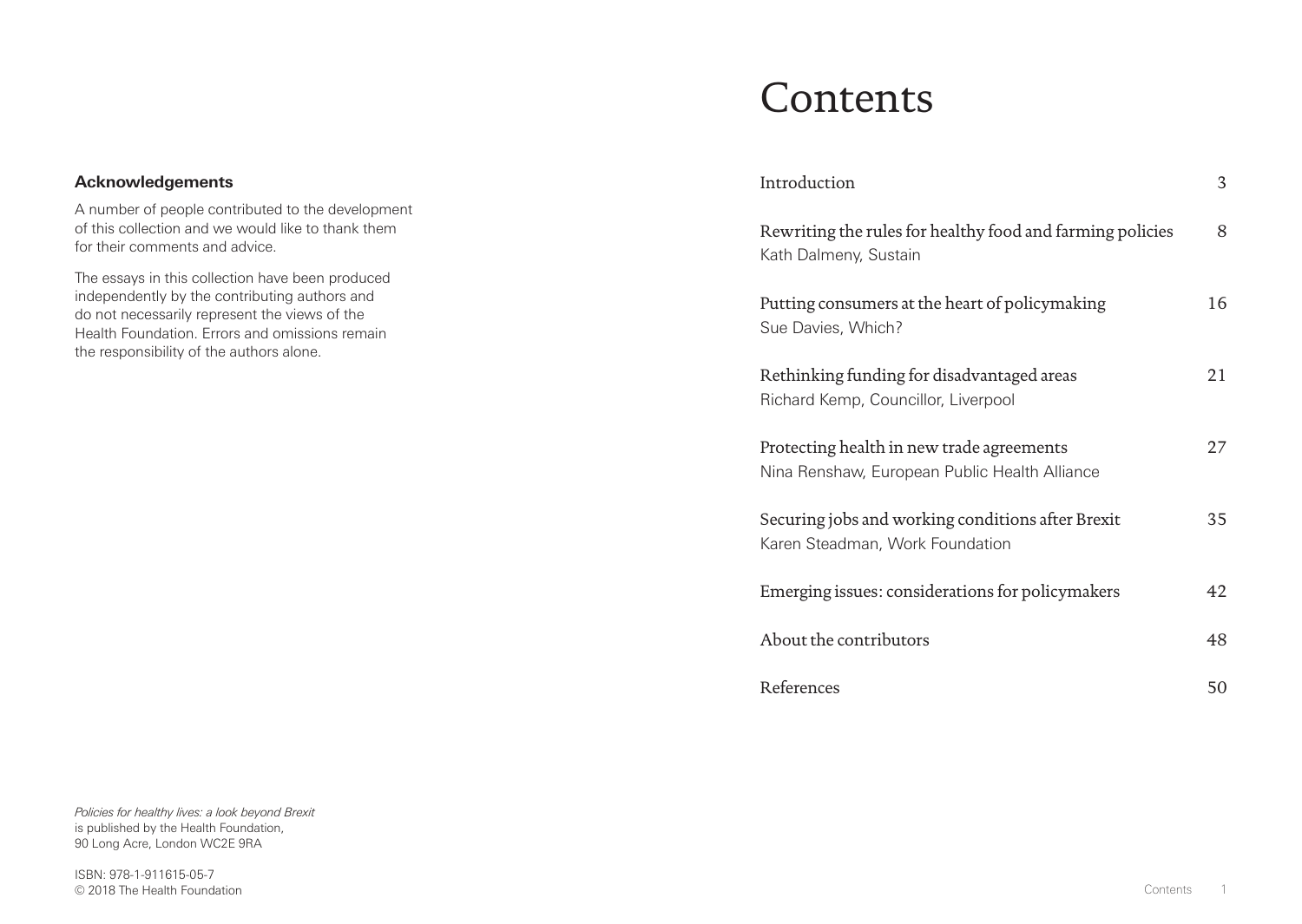<span id="page-2-0"></span>There is a pressing need to step up global and national action on non-communicable diseases, and the factors that put so many people at risk of illness and death from these conditions worldwide... action that is led by the highest levels of government and that inserts health concerns into all policy making – from trade and finance to education, environment, and urban planning.

Tabaré Ramón Vázquez, President of Uruguay

Tedros Adhanom Ghebreyesus, Director-General, the World Health Organization<sup>\*</sup>

## Introduction

There are few aspects of legislation that don't impact on the public's health, whether through the opportunity and nature of employment, regulatory frameworks for services and products, or protection of the natural environment. The UK's departure from the EU will have significant and wide-ranging implications for national laws and regulation, trade relationships, the movement of people and the distribution of resources. The process will require a great many agreements between parliamentarians in the four nations of the UK, as well as with those in Europe.

It has been described as 'arguably the greatest peacetime challenge the UK has ever faced'.<sup>[1](#page-26-1)</sup> But it also represents an opportunity to work towards a more ambitious vision for future policy, legislation and regulation. Promoting a health-in-all-policies approach to post-Brexit arrangements could put centre stage the protection and promotion of the public's health.

### **Box 1: Health in all policies**

Health in all policies is an approach to public policies across sectors that systematically takes into account the health implications of decisions, seeks synergies, and avoids harmful health impacts in order to improve the health of the population and health equity[.2](#page-26-2)

Vázquez TR, Ghebreyesus TA. Beating NCDs can help deliver universal health coverage. *The Lancet*. 2017;390:1,010. Available from: [http://dx.doi.org/10.1016/S0140-6736\(17\)32470-4](http://dx.doi.org/10.1016/S0140-6736(17)32470-4)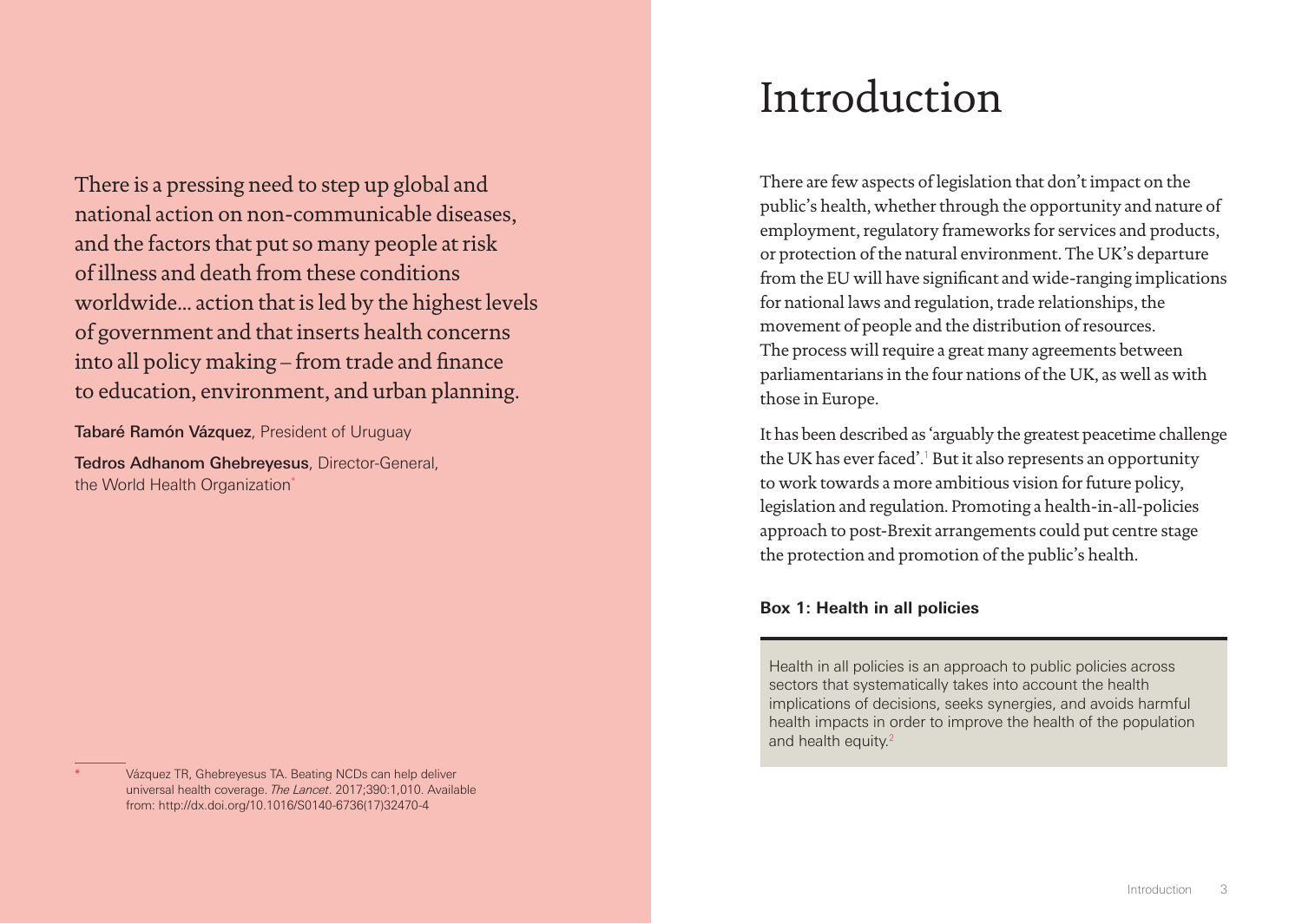### Brexit means a lot is up for grabs

Viewed through the lens of health determinants,\* the potential for change to the social, political, environmental and economic landscape in the UK could have significant and far-reaching implications for the future health prospects of people in the UK. The disruptive nature of the separation process offers scope to take a more holistic approach to policymaking – one that places greater priority on human and environmental health. But in doing so, there are significant opportunities and risks that policymakers must consider.

In September 2016, the Health Select Committee launched an inquiry into the priorities for health and social care in the negotiations on the UK's withdrawal from the EU. The inquiry was cut short by the general election in June 2017. But when the committee reported in April 2017 on workforce issues for the NHS and reciprocal health arrangements for UK and EU citizens, it noted that further important considerations – including how Brexit might affect the protection of public health – remained 'outstanding issues for a successor committee'.[3](#page-26-3)

## What is the focus of this essay collection?

This series of essays explores some of these outstanding issues. The Health Foundation invited contributors with expertise in public health, employment standards, local government, consumer rights and food policy\* to share their insights on the potential risks and opportunities ahead. We asked them to comment on:

- the public health protections that currently flow from EU treaties, policies and institutions that would need to be secured through alternative mechanisms or approaches
- whether future independence from EU institutions and European regulation presents opportunities for improving the health of people in the UK
- the implications for the protection of health of new trade relationships between the UK and other countries.

Each essay explores different, and perhaps not immediately obvious, ways in which the UK's relationship with the EU influences people's health. These cover:

- setting the current policy framework for food, farming and fishing
- setting regulations and mechanisms that uphold employment and consumer protections
- determining international trade agreements
- providing structural support to disadvantaged regions
- influencing the shape of the labour market.

The social determinants of health are the circumstances in which people are born, grow up, live, work and age, and the systems put in place to deal with illness. These circumstances are in turn shaped by a wider set of forces: economics, politics and social policies.

See 'About the contributors' for short biographies.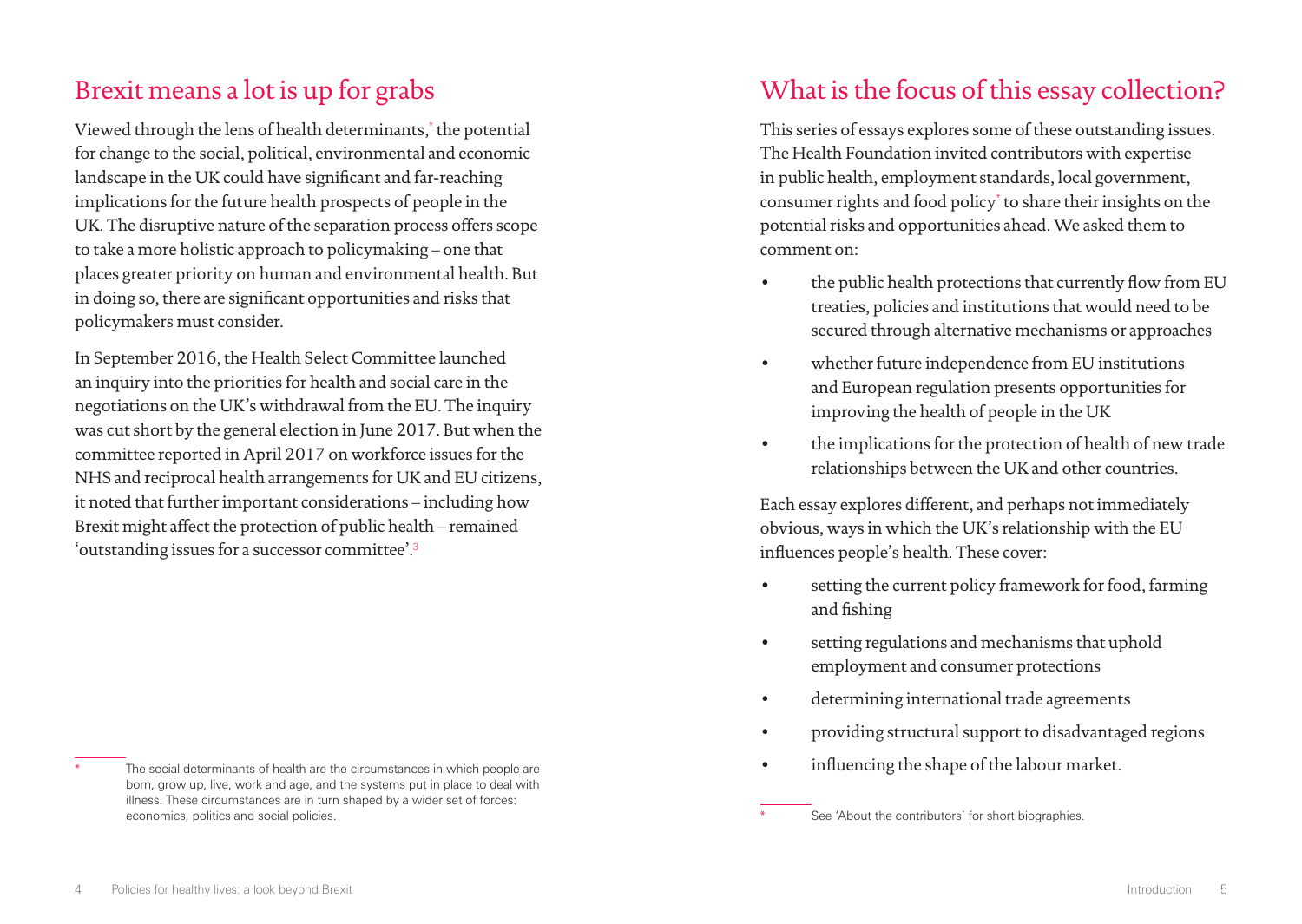It is not possible in this short essay collection to examine all the potential implications for the public's health of leaving the EU. It does not include, for example, the issues already considered by the Health Select Committee,\* the potential issues for public health workforce capacity or population health research. Nor the potential broader effects of Brexit on the general economic climate, public finances and household incomes and how these in turn could affect health prospects. Air pollution and the many considerations of Brexit for health services in the UK are also not covered, but have been explored in detail elsewhere.<sup>[1](#page-26-1),[4](#page-26-4)</sup>

### How do the essays identify opportunities for a health-in-all-policies approach?

This collection of essays underlines the value of taking a health-in-all-policies approach to the legislative programme that will follow the UK's departure from the EU. It highlights the opportunity this provides to rethink the wide range of departmental policies that have a major influence on people's health.

The contributors have identified some of the ways in which leaving the EU will require the UK to set new policy frameworks, transpose or introduce regulations, form new trade relationships and replace support funds. But they have raised questions too. For example, how might replacing the Common Agricultural Policy allow for improvements to the nature and regulation

of the UK's food supply? What are the implications for putting health considerations at the heart of new international trade deals? Could Brexit be an opportunity to strengthen employment standards and therefore support good work\* as a determinant of health?

This collection surfaces just some of the ways health is influenced by policymaking outside of the health care sector. It demonstrates how leaving the EU – and the resultant profound shift in the policy landscape – presents risks that need to be mitigated. But it also indicates the opportunity facing policymakers across all sectors for a major rethink of the UK's approach to improving the health of its population.

\* 'Good work' includes good working conditions, job security, training, development opportunities, employee benefits, reward schemes and ways of working that involve employees in decision making.

The Health Select Committee in 2016/17 reported on Brexit implications for the UK's health and social care workforce, and for reciprocal health care coverage and cross-border health care.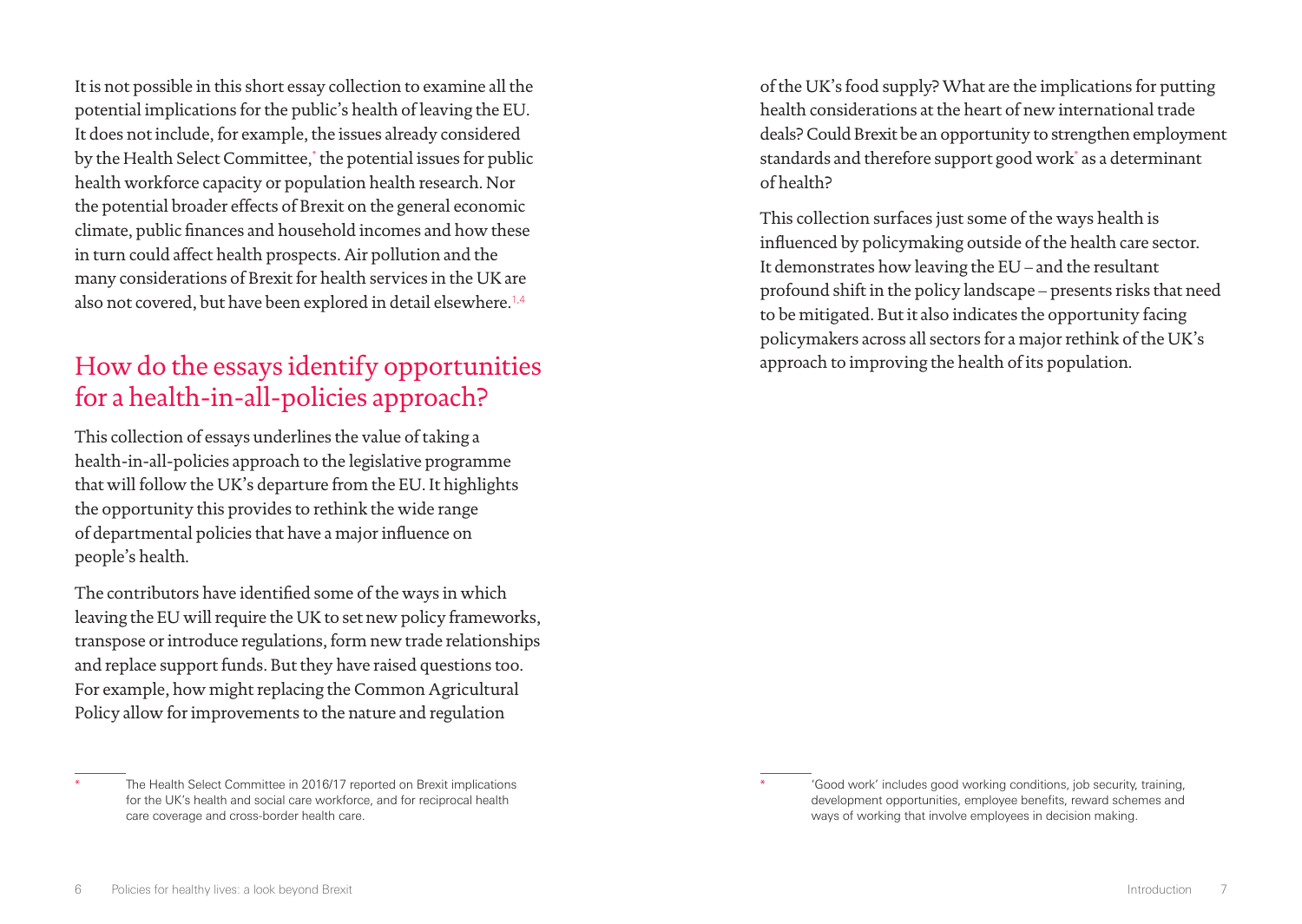# <span id="page-5-0"></span>Rewriting the rules for healthy food and farming policies

Kath Dalmeny, Chief Executive and Brexit Lead for Sustain: the alliance for better food and farming

The UK needs a safe, secure, healthy and sustainable supply of good food, equitably distributed, which enables everyone to eat well while not compromising the needs of future generations. Following Brexit, sensible food, farming and fishing policies could deliver this vision, and help food production reduce its significant contribution to greenhouse gas emissions. These matters will be profoundly shaped by the UK's adoption or adaption of new and existing EU standards – whether of its own design or dictated by new international trade deals.

The EU (Withdrawal) Bill promises to transpose all EU law into UK law. The aim is for a smooth transition to the new era, with no damaging cliff edge for businesses, policymakers or newspaper headline writers. Though the aim is worthy, the execution will raise many challenging questions. Transposing laws is one thing; transposing institutions, data, science and enforcement mechanisms is quite another. What relationship will the UK have, for example, with the European Chemicals Agency, the European Food Safety Authority or with assessments of pesticides, international food fraud and

water quality? Who will undertake the scientific data gathering, monitoring and product testing? Who will pay for this? Will the UK have access to EU-wide data and scientific assessments? What protection will there be against commercial influence on policy decisions that affect public health?

Colleagues in the food movement, among others, are calling the combination of these questions the 'governance gap'. While EU processes have sometimes been inadequate, bureaucratic or opaque, the UK's domestic institutions that will need to replace them, such as the Food Standards Agency, and local authority food safety inspectors, have been greatly diminished in capacity over recent years. Half of UK trading standards officer posts have been lost since 2009. The government must leverage the country's public health expertise to help design institutions and processes that meet health priorities, with full independence and accountability, adequate resources and no compromise.

### Accountability for health

Control of the unnecessary use of antibiotics in farming illustrates the impact of health accountability. To be part of the EU, the UK recognises the authority of the European Court of Justice and the European Commission. These bodies can hold member states to account for their failure to meet democratically agreed statutory targets. On farm antibiotics, the EU has now passed rules – through a process that involved the UK at every stage – to say that routine preventative use of antibiotics in farm animals must end, to protect their efficacy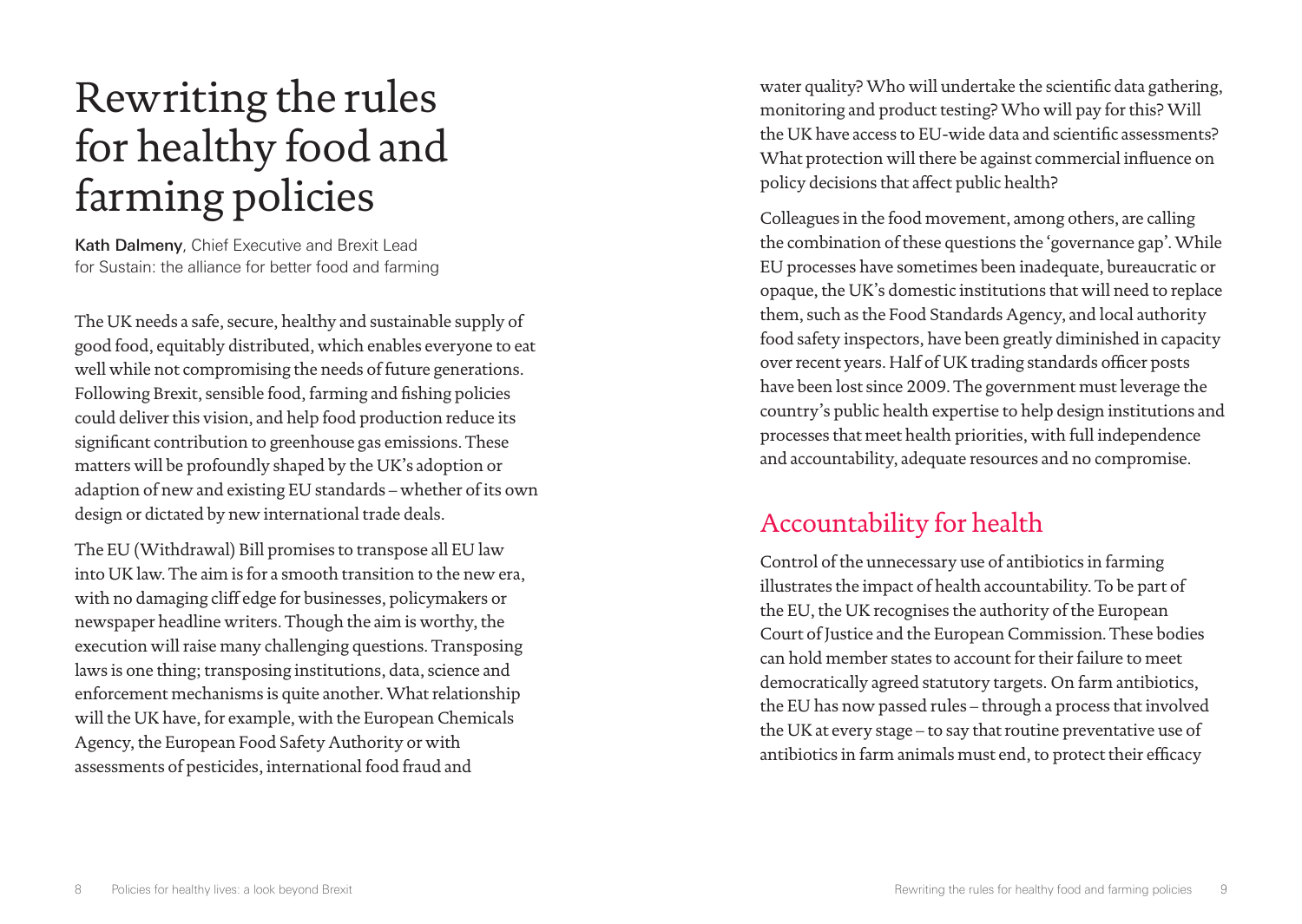for treating human disease. However, the UK government has no plans to implement a ban in the UK – it has instead asked the farming and pharmaceutical industries to come up with voluntary targets.

Currently, the EU can hold the UK to account for failure to act, demonstrated by the European Commission recently warning the UK of heavy fines for persistently contravening agreed nitrogen dioxide levels. How will policymakers and regulators be held to account when links with the European Court of Justice and European Commission are severed? Secretary of State for Environment, Food and Rural Affairs Michael Gove has recently made some useful comments on the possibilities of a new UK environmental body that could hold the government to account, but its remit, powers and likelihood of establishment are not clear. There is also the risk of future international trade deals undermining policy commitments.\* For example, figures suggest that the use of farm antibiotics is more than twice as high per animal in the US as it is in the UK.

The UK government has already signalled that the EU Charter of Fundamental Rights will not be transposed into UK law when the country leaves the EU. With it, a foundation stone of public health and consumer protection will be lost. The 'enhanced rights' under the charter have been acknowledged by a UK court as a legitimate defence, in a case on constituents' rights to privacy when corresponding with MPs, for example. The 'unfrozen moment' of Brexit should not be used to remove safety nets. Instead, it should be used to enshrine the rights

of the UK population – one of which should be access to good food. This will need the political will and vision to do so, as well as a groundswell of public support.

Important European treaty principles are more than likely to be lost, such as the precautionary principle, the principle that the polluter pays, the right of access to environmental information and the right to justice. In future, if your family is affected by pesticide drift from the field next to your house, your ability to discover pesticide information or to take legal action will be greatly dependent on whether such principles are instated in UK law – or perhaps in the terms of reference of Michael Gove's proposed environmental body.\* The fate of such legal principles is not yet fully clear but the signs are not encouraging.

During 2018, the UK will also need to start devising new agriculture and fisheries legislation to replace the structures, rules and funding provided by the Common Agricultural Policy (CAP) and the Common Fisheries Policy (CFP). At a profound ecological level, these are (or could become) core public health policies. The population's long-term sustainable nutrition is inextricably bound up with the health of the UK's soil, pollinators and marine ecosystems. Intergenerational health and equalities rely on the resilience and yield of the country's fish stocks. To secure future nutrition and a sustainable source of heart-healthy omega-3s, the new fisheries bill must keep fishing efforts within scientifically agreed limits, allowing fish stocks to replenish. Of course, this has huge implications on the short-term profitability of the fishing fleet, even though

This is discussed in detail in Nina Renshaw's essay on protecting health in new trade agreements.

For more information see: [www.gov.uk/government/news/new](http://www.gov.uk/government/news/new-environmental-protections-to-deliver-a-green-brexit)[environmental-protections-to-deliver-a-green-brexit](http://www.gov.uk/government/news/new-environmental-protections-to-deliver-a-green-brexit)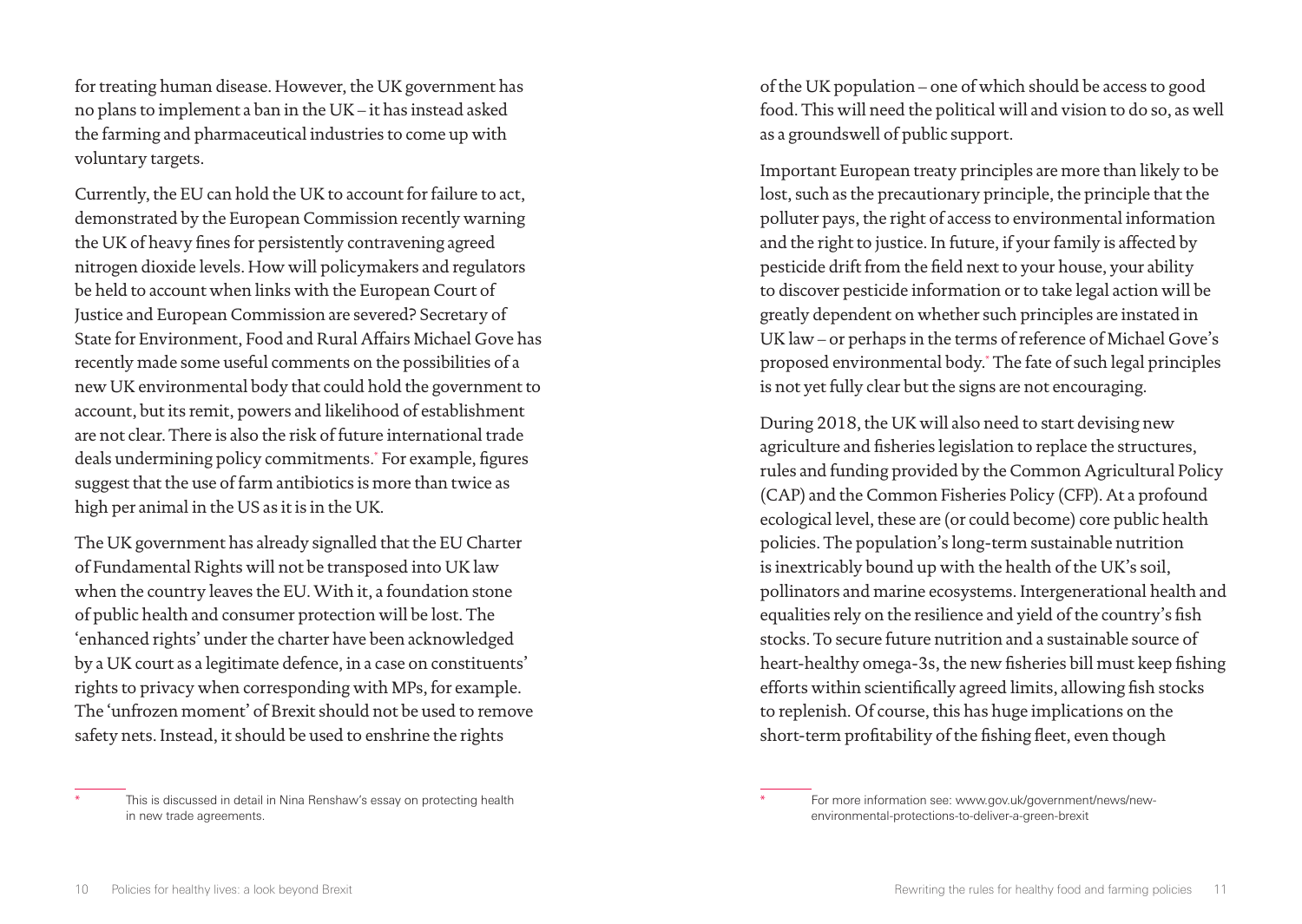recovered fish stocks could mean much greater profitability in the future. It will be a matter of political will whether long-term ecological thinking wins out over short-term economic gain.

### Financial incentives to promote healthy production

Farmers provide much more than just food – flood management, soil and pollinator protection, landscape and carbon sequestration, to name but a few – yet struggle to be profitable, as these services are not factored into the price of food. If farmers are to thrive and be capable of looking after the UK's precious natural assets, including people's health, then there are some challenging choices ahead.

Will consumers accept higher food prices, to return more value to farmers? If so, how can the state help people on a low income to be able to afford this – a better 'national living wage', free school meals, vouchers for fresh fruit and vegetables, and more? Will supermarkets and big food manufacturers be required to adhere to higher standards and help farmers with the costs of making the transition? Will farmers be paid through public subsidy to be stewards of nature? Or indeed, should the UK adopt a far-sighted and balanced combination of all three of these approaches?

Some declare subsidies a market distortion, but markets need to be skewed in the right way if the UK is to collectively achieve the public benefits of antibiotic reduction, pollinator conservation, greenhouse gas emission reductions and

much more. It is difficult to see how farmers may address these challenges on their own, as they face squeezed profit margins in supermarket supply chains.

The UK can move beyond the CAP and CFP systems, and design its own in which public money is earned for delivering public goods. These may include healthy food, soils and pollinators, as well as a beautiful landscape in which the population can enjoy the mental wellbeing associated with being in contact with nature. EU rules have been stringent in limiting government intervention to support agriculture, seeking to create a level playing field between EU farmers. Arguably, post-Brexit agreements could be used to steer our food production system in a more beneficial direction. Outside of EU constraints, the UK could provide greater investment in local food infrastructure, such as abattoirs and marketing hubs, and in skills and training to prepare farmers for the climate, soil, antibiotics and pollinator challenges ahead.

### Investment in UK farming

The UK's home-grown farming strategy and post-EU funding priorities could also see the country invest in domestic horticulture to supply the copious, colourful and delicious fruits and vegetables that would help turn the tide on diet-related ill health. The country falls woefully short of producing enough of its population's recommended five-a-day. The UK's commitment to a sugary drinks levy is welcomed – however, the UK still subsidises the production of sugary food and drinks that are known to cause diseases. These subsidies must also be stopped.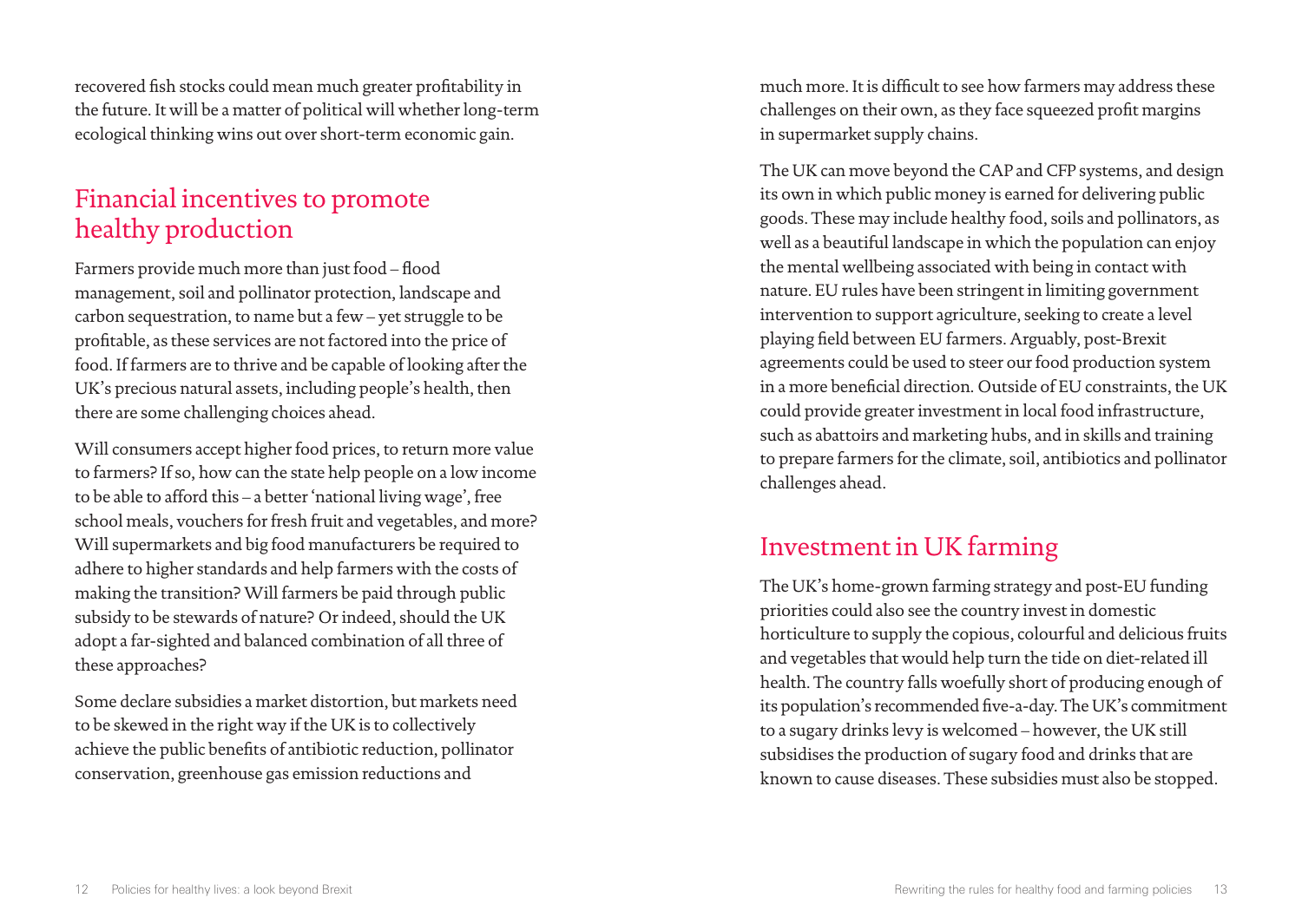The UK could also choose to invest money (including revenue from the sugary drinks levy) into both children's health and decent farm livelihoods by buying more UK-grown fruit and vegetables to supply school meals. What if every school, hospital, prison and barracks in this country used decent food, produced in decent ways, and promoted the health of consumers as well as the health of the environment? That is a vision worth championing.

### Trading with the EU and beyond

There are two large challenges to this approach. The first being that the other 27 EU states have a big say in all of this: any Brexit deal must be signed off by them. There is an argument that they will not wish to see a potential future trading partner operating to lower standards than required in the EU, which could put EU producers at a competitive disadvantage. Ultimately, the EU-27 will have great influence on which standards must be retained to enable the 'deep and special relationship' option to endure. It is possible that the EU will require the UK simply to demonstrate equivalency with EU standards and to cooperate with the EU institutions that uphold those standards.

The second challenge is international trade with countries outside the EU. As soon as the UK has left Europe, there is likely to be a rush to secure new international trade deals, at which point the UK's food, hygiene, quality, farming and fishing standards will almost inevitably be challenged. Indeed, US Commerce Secretary Wilbur Ross has already indicated, in a speech to the CBI in November 2017, that the UK would be expected to drop restrictive EU product standards if it wants

a free trade deal with the US. Many have already commented on the possibility of chlorine-dipped chicken, hormone-reared beef, irradiated meat and meat grown with high levels of antibiotics all entering the UK market if the US becomes its favoured trading partner. Have no doubt that the politics of food, regulation and public health will be lived out in the meat supply chain – it always is. Campaigners have already highlighted the need for future UK trade deals to be open to public and parliamentary scrutiny in order to manage such conflicts.

In response to such concerns, the Sustain alliance is bringing people and organisations together to campaign for a new Food Act. This would set the legal framework for a Better Food Britain. The alliance is also developing proposals – through consultation – for new systems to replace EU farm subsidies and fishery policies and exploring the possibility of introducing a right to food into UK law. It is the task of our generation to ensure that public health, social justice and the environment are kept firmly centre stage – throughout Brexit and beyond.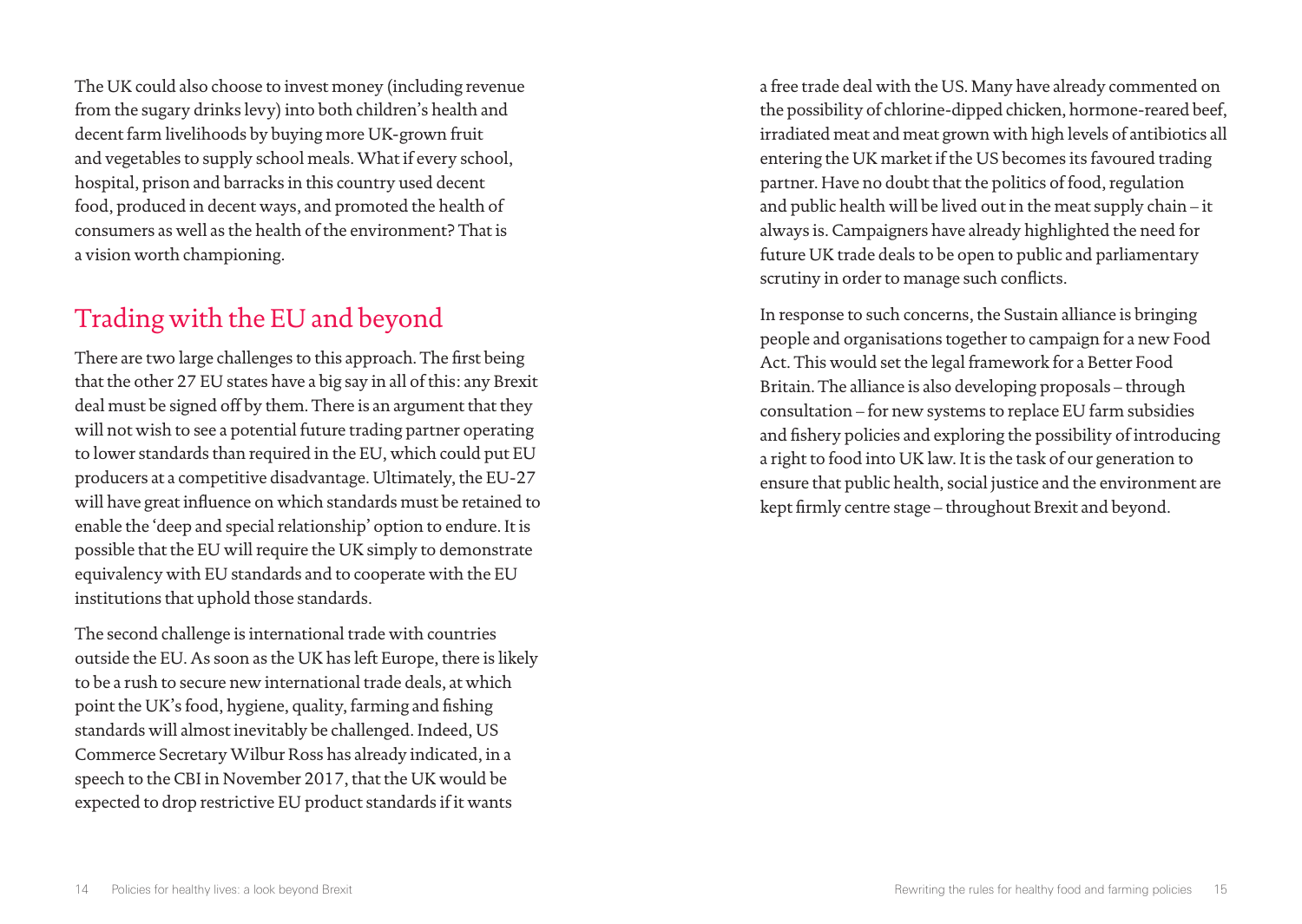# <span id="page-9-0"></span>Putting consumers at the heart of policymaking

Sue Davies, Strategic Policy Adviser, Which?

Consumer rights and protections have been closely entwined with the UK's membership of the EU for several decades. This includes rights to compensation for faulty goods, flight delays and protections against unfair trading, but also includes a range of protections that help to protect consumers' health.

As the Brexit negotiations evolve, there will be risks to and opportunities for these protections that will depend on the nature of post-Brexit trade deals and national legislation. This essay considers a range of these issues, paying particular attention to food legislation and its potential implications for consumer health.

### Food safety and choice

Virtually all food legislation is set at EU level, covering everything from food hygiene to labelling requirements. It also specifies how official controls to enforce compliance should be carried out. Networks exist to share information and send early warnings about potential safety issues through the Rapid Alert System for Food and Feed (RASFF), as well as for checks in third countries that export to the EU. The European Food Safety Authority (EFSA) provides EU-wide safety assessments that

feed into EU policy and determine what is safe enough to go on sale, with pre-market authorisation required for many foods and ingredients.

This approach has evolved in response to various crises and generally serves consumers well. Some aspects of the regulatory framework, including the EU's General Food Law regulation,[1](#page-26-5) which sets out overarching principles and responsibilities underpinning food controls, are currently under review as part of the EU's 'better regulation' initiative. It is not clear whether this initiative will lead to significant changes to legal requirements.

## Upholding principles

The EU approach to food regulation is also underpinned by important wider concepts. This includes separating the scientific assessment of risk from consideration of wider social and economic factors that may impact on people's perception of risk – but recognising that these factors are legitimate. This is particularly relevant for issues such as GM foods, beef hormones and the ban on antibiotic growth promoters that many consumers have concerns about.[2](#page-26-6) The inclusion of the precautionary principle within EU law also allows for interim measures to protect public health where there is a potential health risk but the scientific risk remains uncertain. This has been particularly pertinent in the aftermath of the BSE crisis (commonly known as mad cow disease), during which action to protect public health came too late.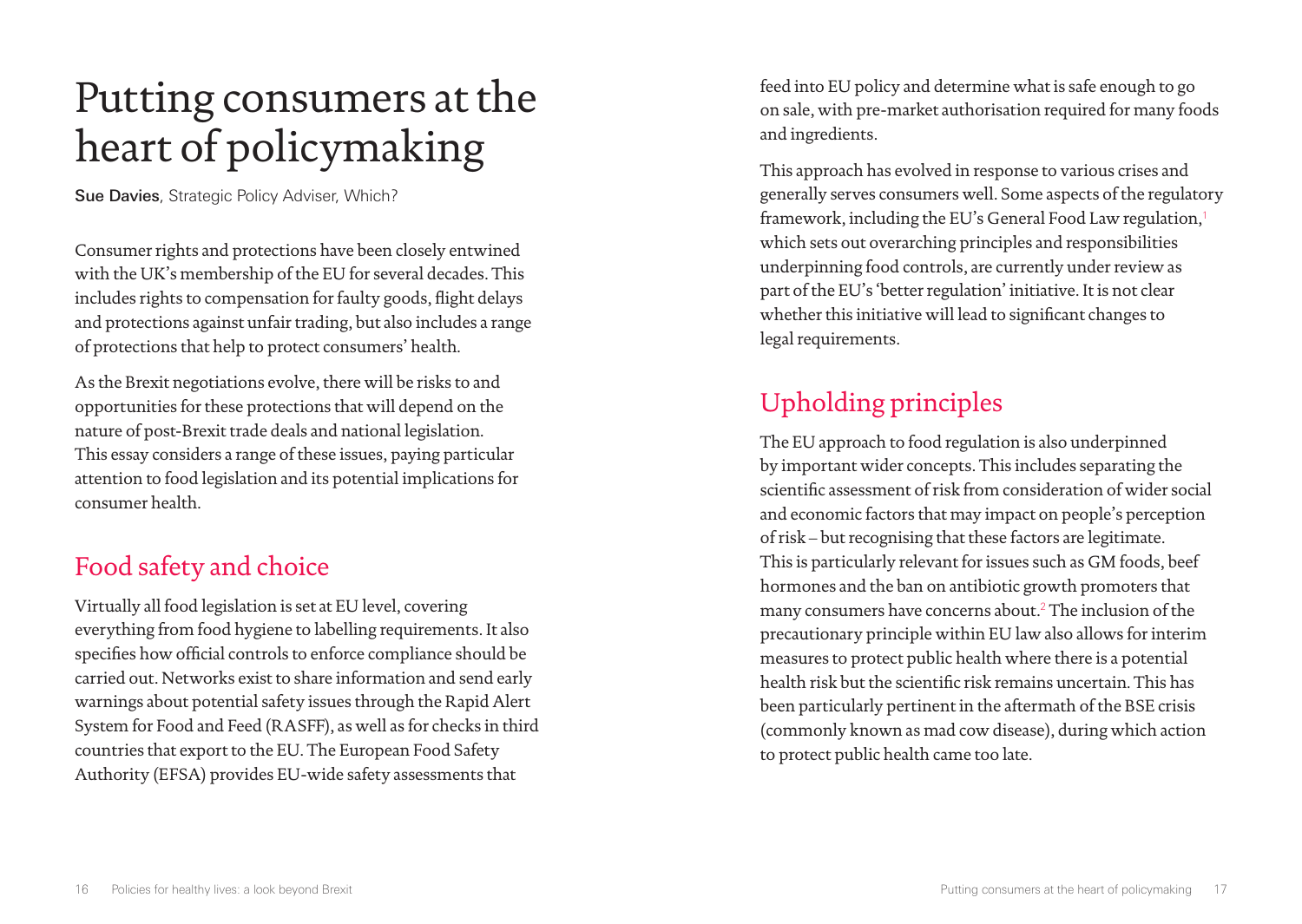EU labelling legislation also sets out a range of requirements that are relevant to health. $^3$  $^3$  This includes allergen information, which must also be provided in cafes and restaurants. There is also a requirement that all health claims made on foods (such as those about heart or gut health) are assessed by EFSA and then go on an EU-wide approved or rejected list.

## Risk and opportunity

Brexit brings some risks to these protections, which are very much dependent on future UK frameworks. The EU's precautionary principle, as well as the EU's assessment procedures and labelling requirements for some production methods, conflict with approaches taken in non-EU countries that the UK may wish to seek trade deals with – most notably the US. All EU law will be transposed into national legislation through the EU (Withdrawal) Bill, but some of the wider principles that are enshrined in the EU Treaty or measures that come into effect because of current EU operational aspects (such as EFSA assessments or alerts sent through RASFF) will need to be replicated.

In contrast, EU policy on nutrition and obesity has been a lot more limited. TV advertising restrictions limiting children's exposure to unhealthy food adverts have been developed nationally, and the EU's Audiovisual Media Services Directive has had little impact in this area. The UK has developed a national front-of-pack traffic light nutrition-labelling scheme,[4](#page-26-10) and Brexit presents an opportunity to make this compulsory, once UK food labelling is no longer an EU provision.

### Wider consumer product safety

There are different challenges facing health protections that relate to other types of consumer products. As with food, mechanisms exist at EU level for the coordination of safety alerts (through the rapid alert system RAPEX), but the safety of consumer products such as cars, toys and household appliances relies much more on industry self-compliance and voluntary standards with limited independent oversight.

Cosmetic safety, for example, relies on businesses carrying out self-assessments (with a few exceptions for certain ingredients used in sunscreens) and has more limited independent oversight than the food sector. $5$  The EU's chemicals regulation (REACH) cuts across many of these products and does require safety assessment of chemicals by the European Chemicals Agency (ECHA) at a much more general level. $6$ 

The considerable number of fires linked to faulty domestic appliances in the UK in recent years has highlighted the flaws in this approach to product safety. Brexit will present new challenges for ensuring the safety of imports and should be used as an opportunity to overhaul the current system and establish a more robust regime with stronger independent oversight.

### Operational aspects

There are common issues across food and other consumer products relating to operational and enforcement aspects. These include scientific safety assessments carried out by panels of experts within EU agencies – some of which already exist to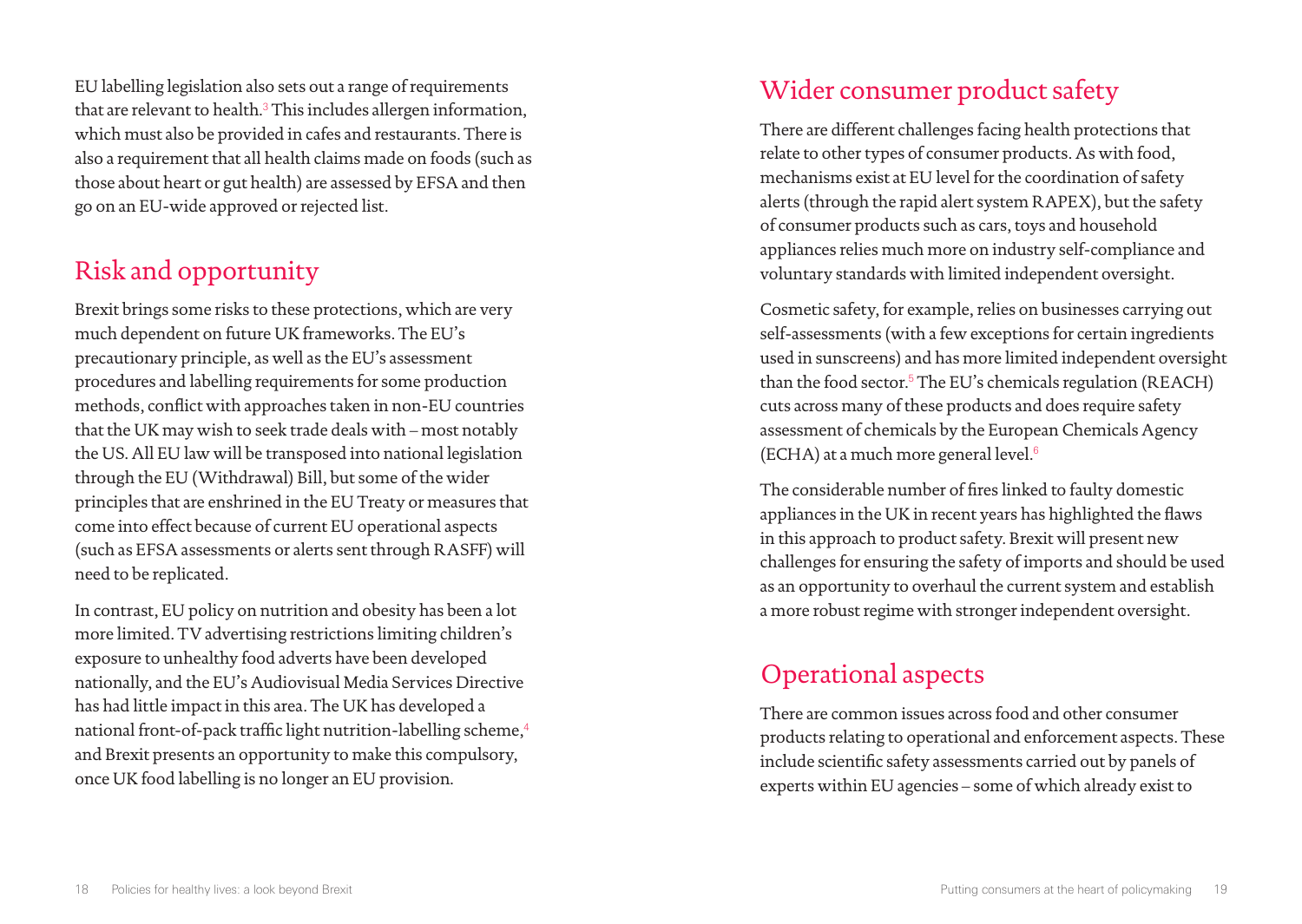<span id="page-11-0"></span>some extent within the UK (eg the food sector), and some of which don't (eg the chemicals sector). Research that underpins these assessments is also supported by the EU.

The UK will therefore need to negotiate access to EU bodies and resources – or significantly enhance national capacity so that assessments can be robustly undertaken. The UK's ability to comply with EU standards will also be a key consideration in terms of access to the single market.

Enforcement will be crucial. Regardless of Brexit, consumer protection bodies and services, such as trading standards services, are under strain as they have taken on greater responsibilities with more limited resources. Brexit must provide the impetus to review such arrangements, and help to maintain consumer confidence in product safety when trading patterns, supply chains and border controls become more complex. This includes the creation of a national arms' length body with responsibility for consumer product safety.

### Conclusion

The impact that Brexit will have on consumer health protections, and therefore health, depends very much on the nature of the exit deal. It will also depend on the culture and approach adopted by the UK once it has left the EU. Consumer rights and protections, as well as the mechanisms in place to enforce them, must be put right at the heart of Brexit negotiations. This includes making sure that future trade policy takes account of consumer interests and is focused on opportunities to deliver genuine consumer benefits.

# Rethinking funding for disadvantaged areas

Richard Kemp, councillor and leader of the Liberal Democrats, Liverpool City Council

Any review of the external determinants of health shows there are three key factors that contribute to a person's wellbeing, which in turn contributes to their health. These are a good job, good pay and a good home (in a good neighbourhood).

These factors have been well quantified but also seem somewhat logical. If you have a good job, go home to a nice house and have a few bob in your pocket you are far less likely to resort to unhealthy behaviours, less likely to suffer from stress and anxiety about money, and also far more likely to have access to mental health services in times of need – all of which are vital for keeping you healthy.

If logic is not sufficient, then these figures should help to illustrate the link between work, salary and health. Table 1 is a comparison of my ward – Church Ward – in Liverpool (one of the wealthiest) with others and the national average in 2015. This shows that it is far more complicated than a simplistic view of a north–south divide. There are big differences inside both 'rich' and 'poor' areas.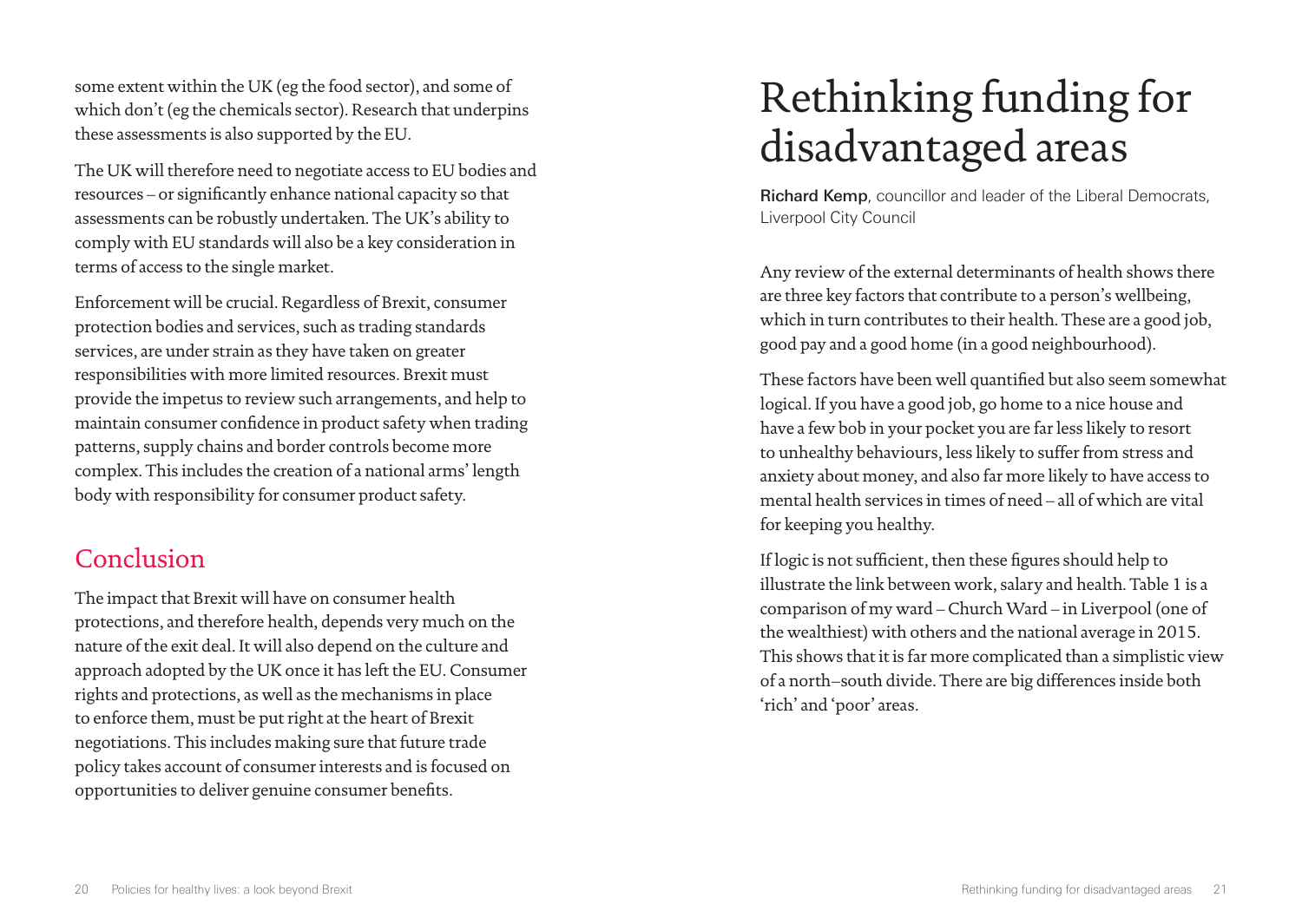**Table 1: A comparison of Liverpool wards and the national average, 2015**

|                                                                  | <b>Church</b><br>ward | Liverpool<br>average | Liverpool<br>worst<br>performing<br>ward | <b>National</b><br>average |
|------------------------------------------------------------------|-----------------------|----------------------|------------------------------------------|----------------------------|
| Income per<br>household                                          | £43,065               | £29,099              | £21,135                                  | £36,353                    |
| Worklessness                                                     | 5.3%                  | 15.3%                | 25.8%                                    | $9.2\%$                    |
| Population aged<br>16 and over with<br>NVO Level 4<br>or greater | 44.8%                 | 22.4%                | 9.9%                                     | 27.2%                      |
| Life expectancy<br>at birth                                      | 83.7 years            | 78.5 years           | 70.8 years                               | 80.8 years                 |

### How do EU funds make a difference to health?

The EU has invested in infrastructure in the past and the European Investment Bank still provides funding for health investment projects in the UK. However, in practice, the EU has nothing to do with day-to-day health funding in the UK. Overall, the EU has been and remains a relatively minor source of direct investment in health, but has invested extensively in factors affecting the wider determinants of health.

The EU gives no grants or support for housing, either public or private. What the EU has done for 3 decades is invest massively in employment and training schemes in poorer parts of the UK and throughout Europe. Between 2000 and 2006, there were

six Objective 1 areas\* in the UK that received funding through the EU Structural Funds programme. These were mostly the big conurbations such as Newcastle/Gateshead, South Yorkshire and, of course, Greater Liverpool, but also included one less affluent county – Cornwall. Employment creation provides the money to fund other key health determinants and reduces illness by giving people a central purpose to their lives. It helps to pull them out of poverty, which Table 1 shows is a key determinant of health.

The people of Liverpool are more conscious of the need for job creation than many, but there are no regions in the UK where at least some areas or neighbourhoods have not been the recipient of one type of EU funding or another. These aren't always the most obvious areas in terms of perceived need. As an example, sometimes the most scenic places like the Peak District and Lake District have been common recipients of specific EU funding programmes aimed at supporting hill-top farmers and their environments.

Employment and wealth figures did determine the need for funding though, and were so low in the UK's six Objective 1 areas in comparison with the rest of Europe for between 10 and 15 years that they were granted such status. This was the top priority level for grant giving and the money flowed in. It is based on having a gross domestic product (GDP) per head less than 75% of the EU's average. In Liverpool, the funding from the programme was used for capital and revenue activities that have transformed the city's centre.

These were areas identified by the 2000–06 EU Objective 1 programme. The programme supported the development of regions that were significantly falling behind the rest of Europe.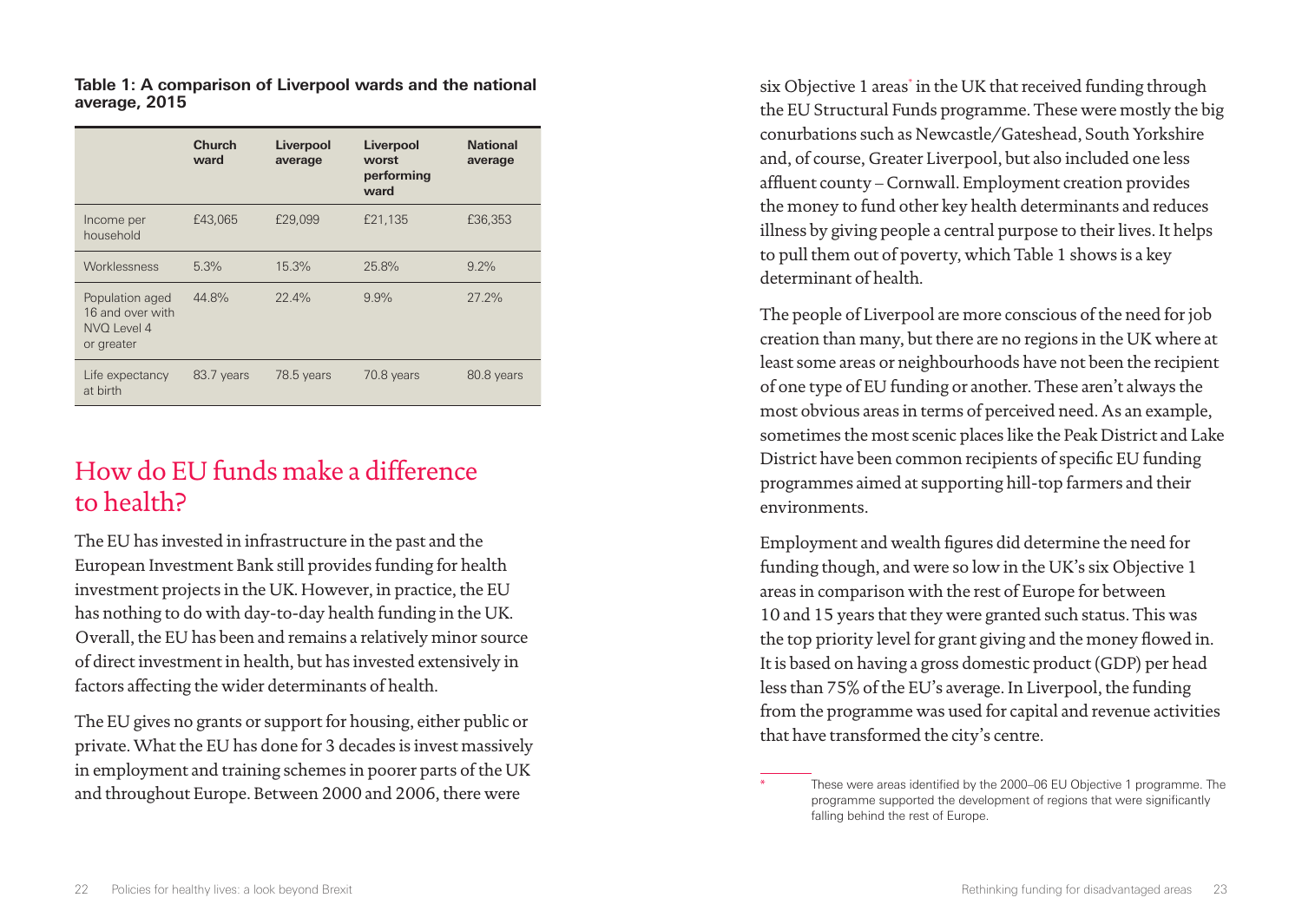Without the matched funding from the EU there would not have been a major refurbishment of Liverpool's museums and galleries and also the creation of a new one. There would have been no new canal, no conference and exhibition centre, no Liverpool ONE (the biggest new retail centre in Western Europe) and no growth of a myriad of hotels.

Above all, there would have been no European Capital of Culture in 2008, which turned around the image of the city and inspired confidence in other industries to surf in on the rising cultural tide to establish other businesses inside the Liverpool City Region. Although Liverpool no longer has Objective 1 status, it still has substantial amounts of funding coming into the City Region, and will have until the UK leaves the EU.

All that work and more has created jobs. Some of these jobs are not well paid (those in the service sector in hotels and bars, for example), but others are – giving employees disposable income and leading to a discernible spin-off of cash into other Liverpool businesses.

### Risks if EU money is not replaced

Jobs, literally, can be the difference between life and death. EU programmes cannot deal with the total defects of the economy. But the fact is that the money from those programmes has been fundamental to regeneration programmes across the UK and will be extremely hard to replace.

Following the accession of many states to the EU since 2004, the amount of money available to regional funds in the UK has dropped considerably, but the EU still provides some chunky grants. Between 2013 and 2020 the two major European Funds – the European Social Fund (ESF)\* and the European Regional Development Fund (ERDF)<sup>†</sup> – will have put almost £11bn into the economies of the poorest areas in the UK. The North West's share of this is £1.1bn, and the Liverpool City Region's share is about £150m.

But that is not all. This funding must be matched by the private or public sector. Currently, 30 major projects across both the public and private sectors in the Liverpool City Region are being financed by EU funding. Perhaps some of the 'matching' money will continue to flow without the European element. However, cross-government support will be needed to make sure equitable funding is made available across the UK, particularly in places where it isn't at the moment (for example, transport spending per capita is four times higher in London and the South East than it is in the North West). Given the funding promises made to farmers, universities and other sectors in the UK, there simply will not be enough cash left for the wider uses to which EU money is currently put.

The ESF supports worker adaptation (for example, retraining workers) from declining industries), employment and integration.

<sup>†</sup> The ERDF finances direct aid to companies to create sustainable jobs, infrastructure development, financial instruments (for example, local development funds) and technical assistance.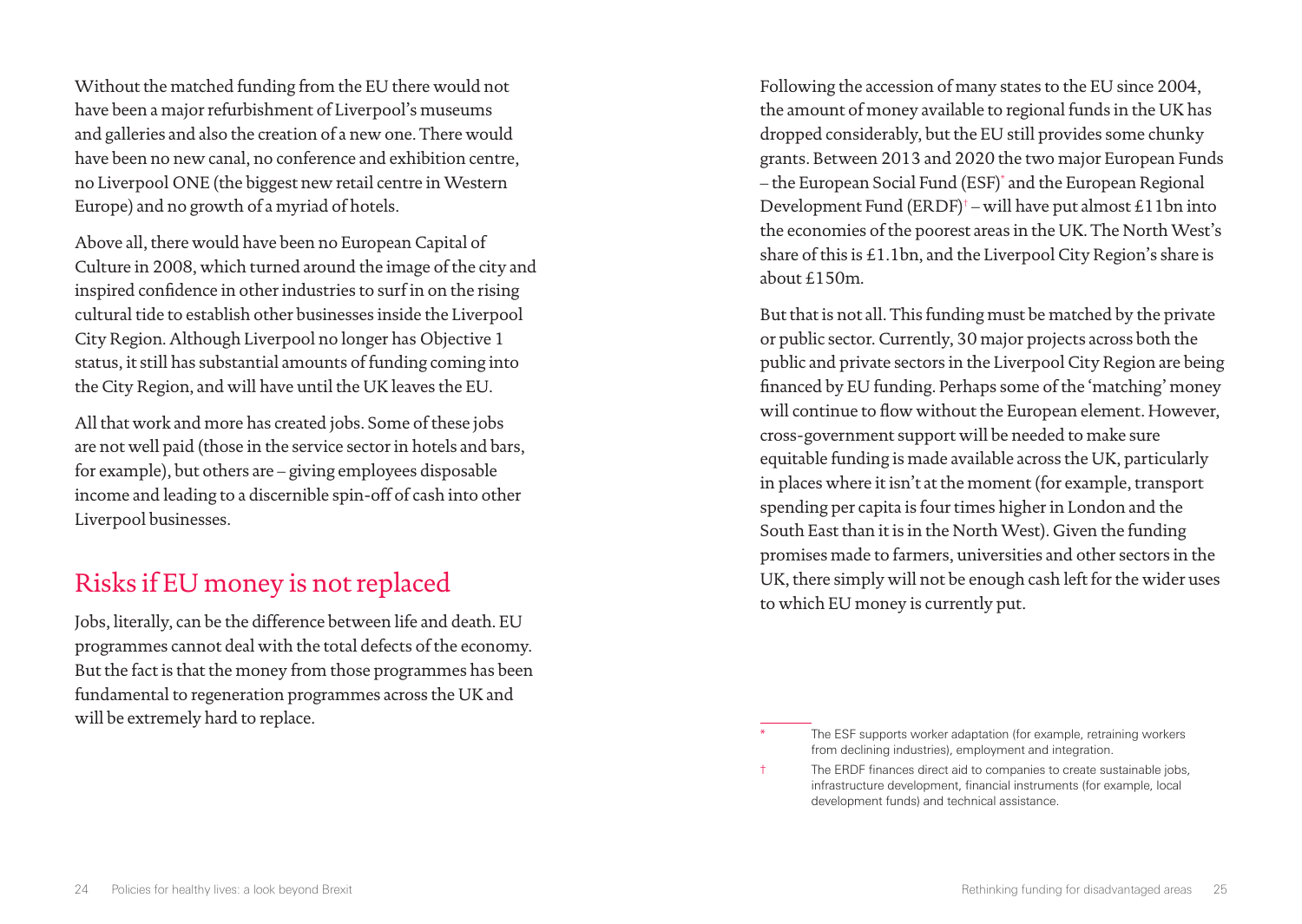### <span id="page-14-0"></span>Priorities for the UK

The top three priorities in Liverpool (and similar cities) are jobs, jobs and jobs. Indirectly, a strong economy provides these regions with the taxes to pay for much-needed services. Directly, and in the context of health and social care, a much-improved health environment. There are so many ways places like Liverpool will not expand as quickly without the continued membership of the EU. The city's port is dependent on breaking up big loads crossing the oceans and being split there for onward delivery to mainland Europe. This may not happen if the UK is outside the customs union and single market. The country's universities depend on Europe-wide cooperation in research. If the UK is outside the EU, the money may not flow in the same way and the country's universities could be excluded from cross-border research programmes. These losses of opportunity could have a direct and adverse effect on all health indicators.

There is disparity between spending on cultural organisations in London and the South East, and those in the North West. This disparity also occurs in infrastructure, research and many other sectors. The EU's money has always been closely based on an objective assessment of need, whereas the UK government's assessment under any political party has closer reflected political considerations. If EU funding is to be removed, it must be replaced using a transparent mechanism for ranking need and opportunity. The UK has a great opportunity to create national policies to address poverty, and perhaps to go even further by developing more aggressive policies to encourage the creation of wealth across the country, and with it improve the nation's health.

# Protecting health in new trade agreements

Nina Renshaw, Secretary-General, the European Public Health Alliance

With the public debate around Brexit focusing mainly on its economic and legal consequences, public health concerns are in danger of falling by the wayside.<sup>[1](#page-26-11)</sup> There is a need to bring health to the forefront of the Brexit process.

The Article 50 negotiations to withdraw the UK from the EU may not be the toughest talks that the UK government must hold. As the *Financial Times* has pointed out, post-Brexit the UK will need to negotiate at least 759 treaties with 168 countries to maintain the UK's current international relationships.<sup>[2](#page-26-12)</sup> Many of these concern 'non-tariff barriers' – such as safety or environmental standards – and clauses seeking to protect companies investing abroad. Indeed, 295 of these treaties are international trade deals struck by the EU on behalf of all member states. A further 202 determine the rules of regulatory cooperation between countries, for example mutual recognition of product standards. The rest are sectoral agreements, for example on movement of goods and cross-border services in agriculture, transport and nuclear energy.

Both directly and indirectly, many of these treaties have an impact on the health of people in the UK. Some of these are in surprising fields, which the UK's fledgling trade negotiators may not have yet considered.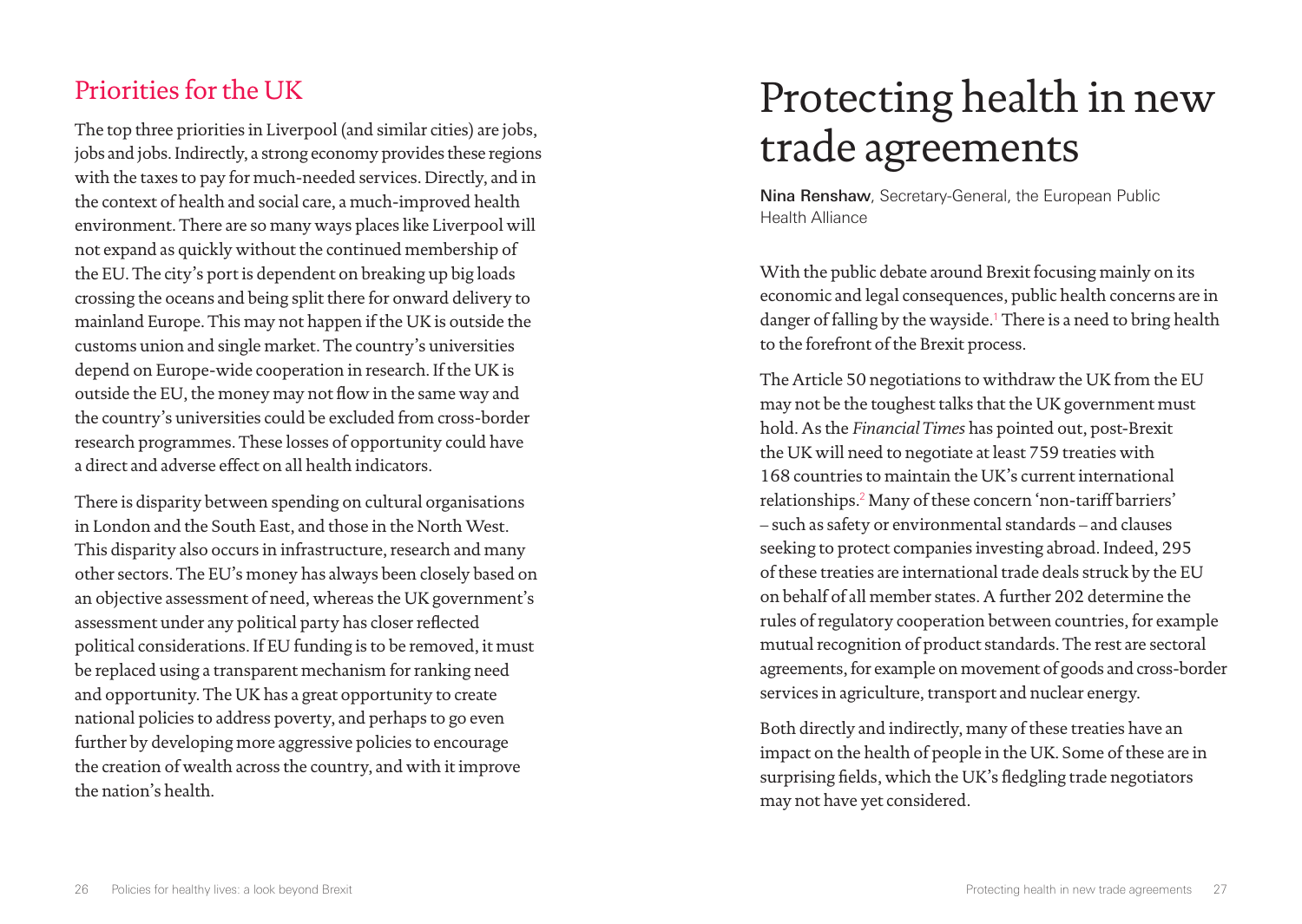### Potential loss of protections without debate

An immediate danger for public health lies in the European Union (Withdrawal) Bill, under which the body of EU legislation – including valuable protections for health, consumers, the environment, workers and safety – is effectively being copied and pasted into the UK statute book. There is concern among civil society organisations across a number of sectors that EU protections could potentially be quietly dropped by the government without parliamentary debate – using the so-called 'Henry VIII' causes.<sup>\*</sup>

Many commentators in the UK, especially leading Brexiteers, are notorious for complaining about 'red tape' and over-regulation as a result of EU Council negotiations. Health and safety protections – not only those in the workplace but also safety standards for consumer goods and standards for clean air and water – may be under threat. Civil society groups will need to be especially vigilant and monitor the retention of these protections through the transition processes.

### Harmful goods

More generally, huge effort will be needed when negotiating future international trade deals if public health is to become a 'red line' issue. It certainly has not been for the EU and was barely on the European Commission's radar until the

Transatlantic Trade and Investment Partnership (TTIP) negotiations with the US. In terms of the (relatively limited) body of current EU legislation that protects public health (eg the Tobacco Products Directive and REACH legislation on harmful chemicals or food safety standards), the UK may be more vulnerable to the power of industry lobbies when it is negotiating alone. It may even be tempted to shift to a low-regulation environment as a strategy for competitive advantage, as David Davis has publicly hinted.[3](#page-26-13)

During the EU's international trade negotiations, health groups including the European Public Health Alliance (EPHA) felt the need to take EU trade negotiators back to basics, to explain how increased availability and cheaper prices for some categories of goods would have an overall negative economic impact through imposed health harm – tobacco and junk foods were the most obvious goods here.

In the context of the UK's new trading relationships, the same awareness-raising effort will be needed among the untested UK negotiators to encourage different approaches to health-harmful and health-promoting goods. A look at the lobby groups most vocal in their support of the EU–Canada and EU–US trade deals reveals the sectors that think they have most to gain – spirits, meat, pesticides and chemicals – and should ring alarm bells for anyone concerned with public health.

Such provisions are so named from the Statute of Proclamations 1539, which gave King Henry VIII power to legislate by proclamation. This enables primary legislation to be amended or repealed by subordinate legislation with or without further parliamentary scrutiny.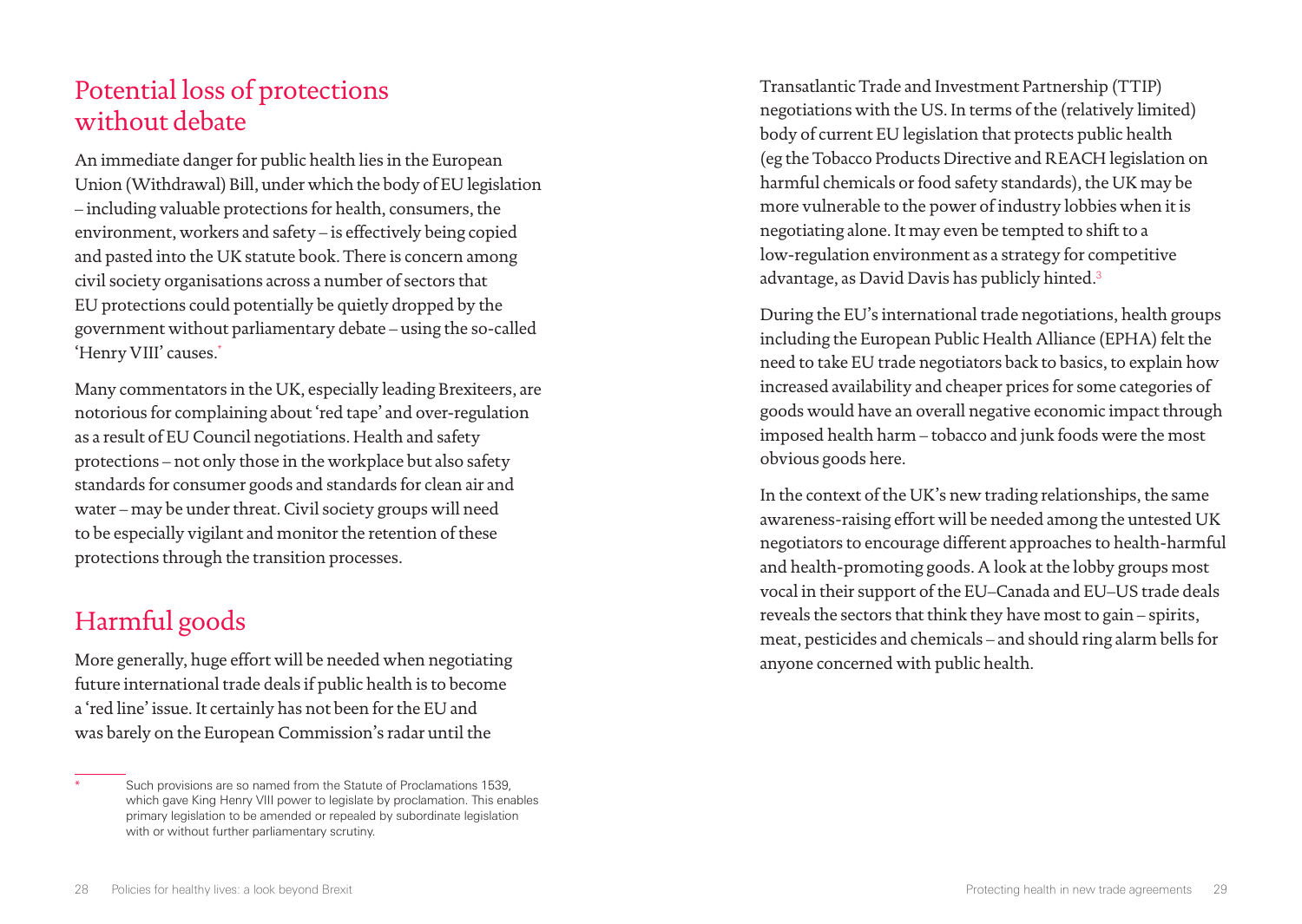### Investment protection and dispute settlement procedures

One element of international trade deals that poses a very severe threat to public health is the inclusion of so-called ISDS clauses (investor–state dispute settlement). Public uproar over ISDS clauses and their potential for abuse by multinational corporations to block health-protecting legislation persuaded the EU to drop the proposal in trade negotiations with the US. The EU's recent attempt to reform the system by rebranding it as an Investment Court System (and building on this via a Multilateral Investment Court) does not address the fundamental flaws of the arbitration system. But for the UK's new deals, ISDS will likely be back on the table – unless the government has the foresight to propose an alternative.

These ISDS clauses have increasingly featured in trade negotiations, after previously being largely confined to more obscure bilateral investment treaties between developed and developing countries. They are also being used more and more around the world by corporations – including, notably, the big tobacco companies – to sue governments intending to introduce legislation that these corporations claim will harm their investments. Examples include Philip Morris claiming billions in compensation for lost revenues from the Uruguayan and Australian governments for the introduction of plain packaging. Both cases were lost and both countries went ahead with the schemes, but not until lengthy legal challenges had been resolved. The real impact of the cases, though, was as a threat to other governments, to back off plans for smoke-free policies for fear of being sued. Given that the UK is home to many of the world's biggest tobacco companies – as well as alcohol and chemicals companies – bet they're already lobbying hard for ISDS to be included across the board. This is a strategy to undermine hard-won progress achieved under the UN Framework Convention on Tobacco Control, which strengthened governments' hands against the might of large producers of health-harming products.

### Medicines and medical devices

The Euratom Treaty, that the UK has announced it plans to leave, provides a small insight into the importance of international treaties to our daily lives and the potential negative impact on health of a 'no deal' Brexit. It regulates the trade and transport of nuclear fuel rods, as well as radioisotopes used in radiotherapy and materials used in diagnostics. All medical isotopes used in the UK are imported, mostly from the Netherlands, so new agreements need to be struck quickly to secure their continued supply. Despite some media attention during 2017, this issue has yet to be tackled by negotiators.

New trade deals will be needed in fields with the most obvious relevance for health and care, including medicines and medical devices. The UK currently has direct access to new medical innovations approved by the European Medicines Agency (EMA). But one of the few certainties of Brexit is that the EMA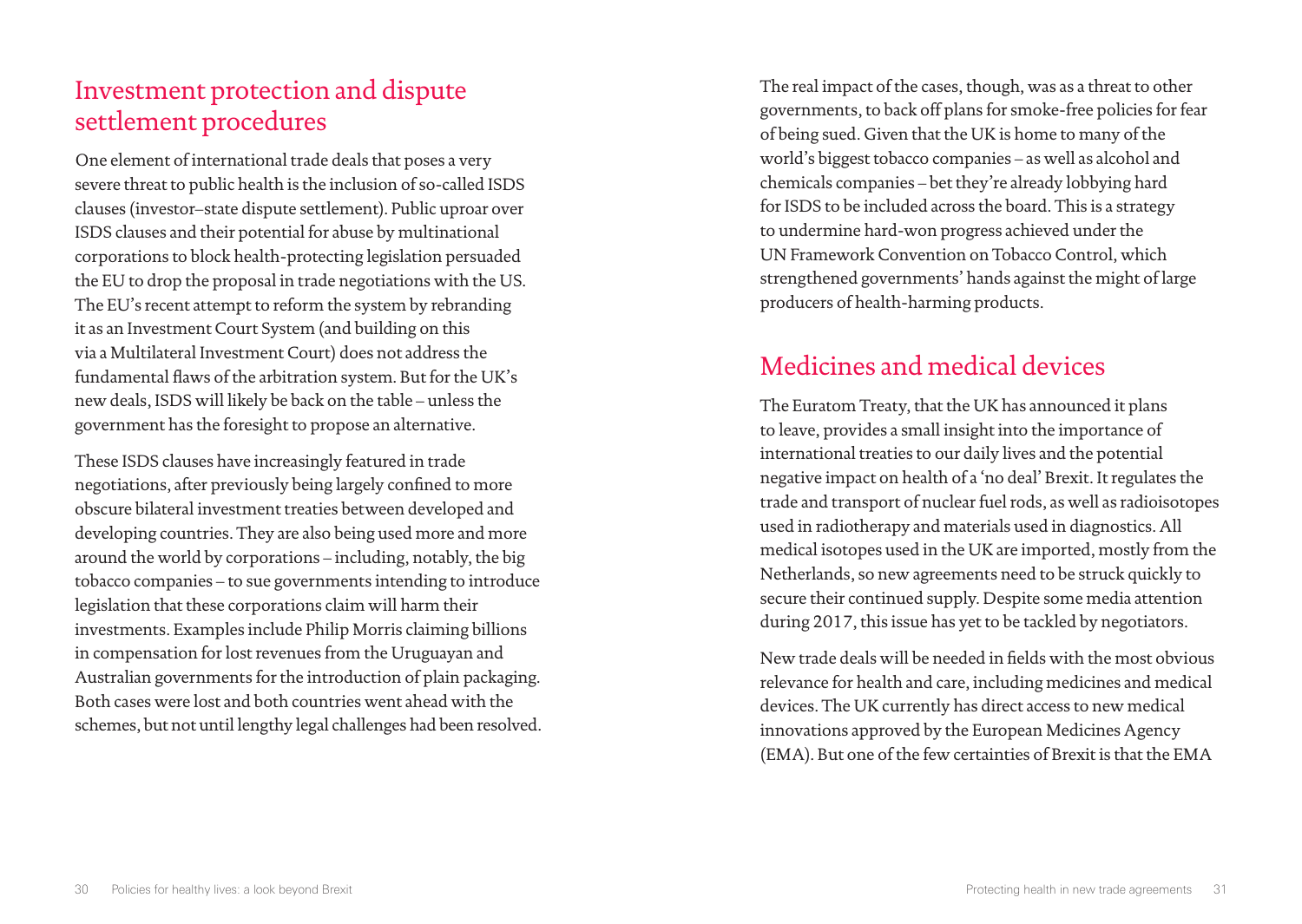will have to vacate its current headquarters in London for a new EU home (in Amsterdam). How the UK will engage with the EMA approvals process going forward is a subject for the second phase of negotiations on the future relationship with the EU. The continuation of the relationship between the UK Medicines and Healthcare products Regulatory Agency (MHRA) and the EMA is of vital importance to patients on both sides of the channel, as the MHRA currently covers a disproportionate share of the EMA's workload.[4](#page-26-15) In a 'no deal' scenario the EMA would need to seamlessly replace the expertise provided by the MHRA without any disruption to medicines approvals that would cause delays to patients in both the UK and the EU.

### Any silver lining?

Admittedly, EU policy is far from being consistent in putting health first in many markets. Examples include the recent failure to limit advertising of health-harming food and drinks to children through the recently reviewed Audiovisual Media Services Directive,[5](#page-26-16) and alcohol, for which health measures are often challenged on the grounds they disrupt the flow of European trade or contradict agricultural subsidies. Indeed, the Scottish Government had to dramatically delay its plan to introduce minimum unit pricing for alcohol as a health protection measure. This was because the Scotch Whisky Association (supported by the European spirits and wine lobbies) challenged the decision all the way to the European Court of Justice, claiming it would disrupt the internal EU

market. Similarly, the EU lacks a coordinated strategy on tackling non-communicable diseases such as cardiovascular disease, cancer, respiratory diseases and diabetes, as well as mental health conditions.

The UK remains a world leader in public health thanks to a strong tradition built over centuries in academia, research, the media (*The Lancet* and the *BMJ*) and civil society, which has given rise to a strong institutional framework in government. More recently, Edinburgh and Cardiff – empowered by devolution – have taken on a leading role, so it is essential to think beyond Whitehall and Westminster. This longstanding strength in the UK compares very favourably with other countries and could be converted into a competitive advantage: Brexit could be an opportunity to build further on this tradition of leadership.

Post-Brexit, the UK could move faster with a raft of public health policies, including minimum unit pricing right across the UK; banning trans fats, controversial and potentially carcinogenic herbicides and hormone-disrupting chemicals; and taking a much tougher approach to high-sugar products. But that, of course, depends on domestic political will. The potential post-Brexit policy vacuum has unleashed a wave of lobbying activity, especially among industry players, that the health community will need to match. It will be necessary to evidence why progress is needed on health promotion and disease prevention and which policies can effectively contribute, but a new level of public mobilisation will also be needed to counter the prevailing deregulatory agenda.<sup>[6](#page-26-14)</sup>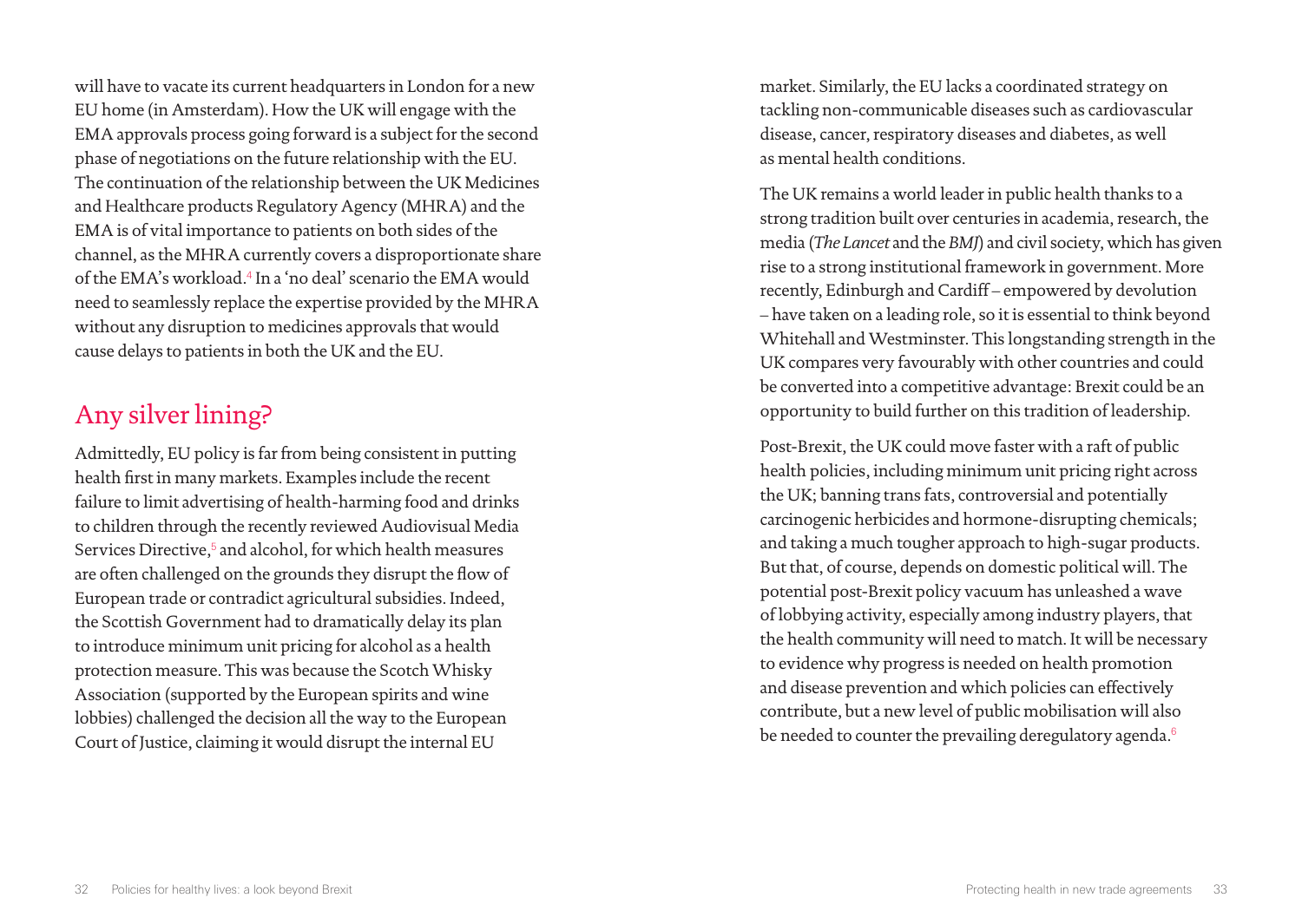## <span id="page-18-0"></span>How should the UK approach trade policy?

Trade policy has recently and rapidly become an unavoidable focus of health-in-all-policies approaches to decision making. In trade, the largest markets set the rules: UK companies will still have to comply with EU standards if they want to export to the EU. Brexit means (for better or worse) that for the foreseeable future, new trade deals will need close attention from health campaigners and civil society in the UK and internationally. Health experts must act quickly to become valued interlocutors for trade negotiators on both sides of Brexit. The confluence of Brexit and trade policy is not only of vital importance for patients, the research community, health workers and employers but for the whole of society: health protections and with them the future sustainability of the NHS are at stake.

# Securing jobs and working conditions after Brexit

Karen Steadman, Policy and Research Manager (Health, Wellbeing and Work), the Work Foundation

The implications for businesses have been central to discussions on the UK's departure from the EU. Changes in business rules and regulations aren't just matters for shareholders – at the centre of all businesses are the people who work in them. Any rule changes will likely have complex implications for current (and future) UK workers. Given what is known about the relationship between work, work quality and health, should workers' post-Brexit rights be seen as a public health issue?

Compared with other EU countries, the UK has a low rate of unemployment and an above average rate of employment.<sup>[1](#page-26-17),[2](#page-26-18)</sup> How much of that employment is 'good work' is debatable, but data from the European Working Conditions Survey suggest that the picture is not too bad. The UK looks comparatively good on many workforce measures including permanency of contracts, prospects for advancement, having the right skills and feeling recognised for doing a good job. Countries in the UK also compare well against many EU countries on the impact of work on health; although with 22% of the population saying their work negatively affects their health, there is clearly more progress to be made.[3](#page-26-19)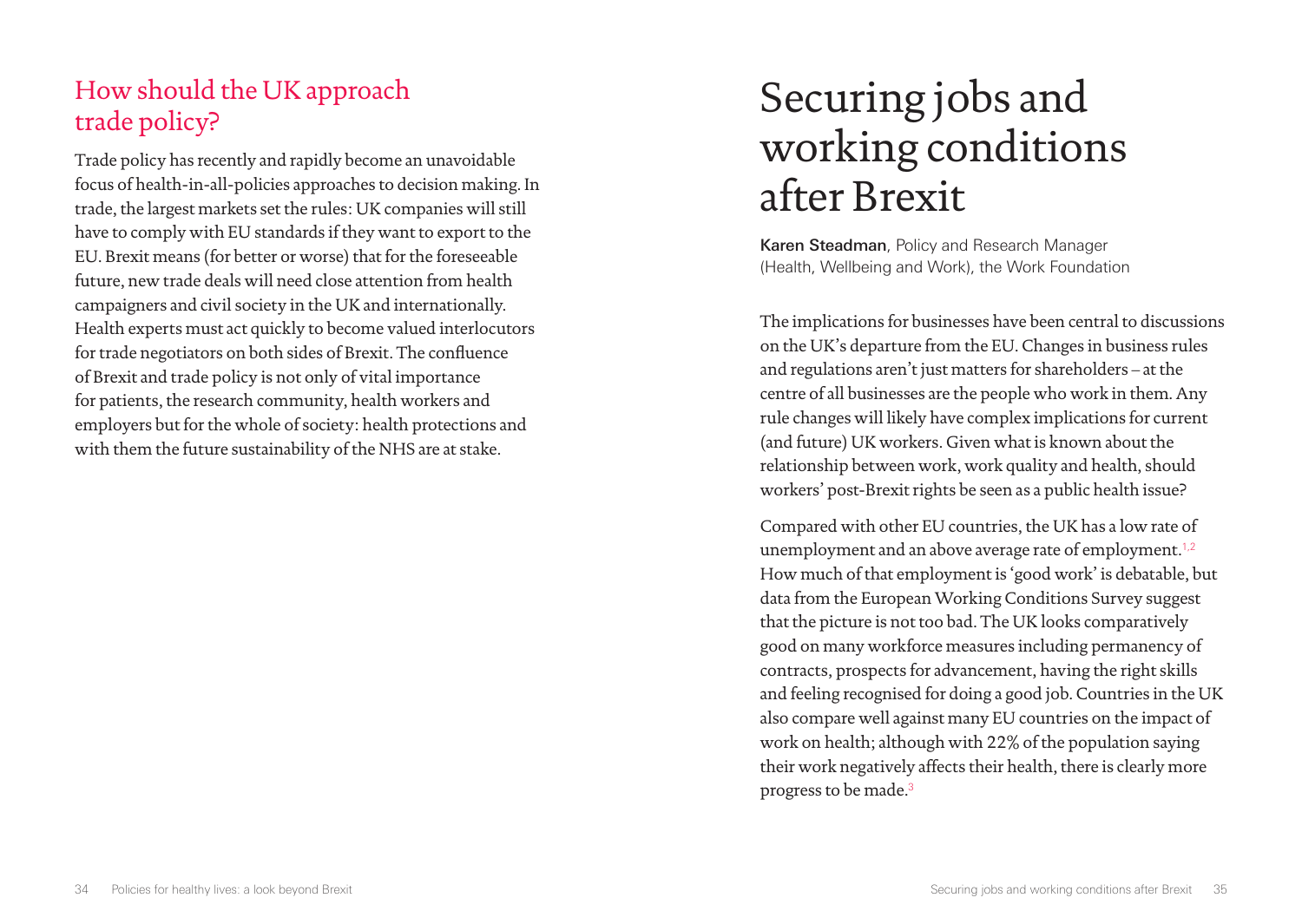### The EU's role in UK workers' rights

To what extent have EU provisions influenced UK workers' protections and rights? The primary EU provision here is the European Social Charter, which, when adopted in 1961, set out a course of protections to improve the living and working conditions of EU citizens. When the UK signed up in 1997, it included directives on: equal pay; maternity rights; sex, disability and race discrimination; and health and safety. The charter precipitated many of the rights considered normal in the UK today. These are (for the most part) widely supported, while several, such as annual leave requirements, surpass the minimum level required by the EU.

What has been contentious is whether the EU should have a role in social and employment legislation. It is not possible to know whether a UK outside of the EU would have taken the same path on employee rights – the subsequent changes in policy and in society are so interwoven as to be barely distinguishable. There are exceptions though, as some EU-led provisions remain contested, and as such are 'vulnerable to attack' in the future.[4](#page-26-20) As outlined below, these could have implications for the health of the UK public.

**Rights for agency workers:** the Agency Workers Regulations 2010 (implementation of the 2008 European Temporary Agency Work Directive) provide agency workers who have been in place for 12 weeks with equal rights as directly employed staff at the same organisation, including in terms of pay and sickness absence. With agency workers often found in lower skilled occupations, they are potentially more vulnerable from a health

perspective.<sup>[5](#page-27-0)</sup> There is some evidence indicating links between temporary work and poorer psychological health.<sup>[6](#page-27-1)</sup> Reducing workers' access to core sickness benefits might be a source of stress, and may reduce the incentive for taking time off to recover when ill, or to seek timely medical support – actions that might allow for earlier intervention and prevent worsening health.

**Limits on weekly working hours:** the Working Time Directive guarantees terms such as a maximum 48-hour week and four weeks' paid holiday per year, plus rules on the number of hours of rest for shift workers. After much debate, the UK opted into this in 1998, with the caveat that individuals could opt out. The rule has been particularly contentious in medicine, where it was argued that there should be more flexibility in what are counted as working hours during training. With longer working hours associated with poorer health outcomes, and particularly enhanced risk of coronary heart disease and stroke,[7](#page-27-2) the protective element of this directive for health is clear.

**Promoting employee voice:** the Information and Consultation of Employees Regulations (ICE), based on a 2002 EU industrial relations directive, promote the rights of workers to receive information and be consulted on changes in their organisation that could affect their jobs, or terms and conditions of employment. ICE was contentious with business groups, which argued that it would intrude on individual business policy. Though not clear cut, it has been suggested that there has been some impact on organisations' consultation processes (whether new or modified existing provisions) since the directive came in.[8](#page-27-3) The regulations currently only apply to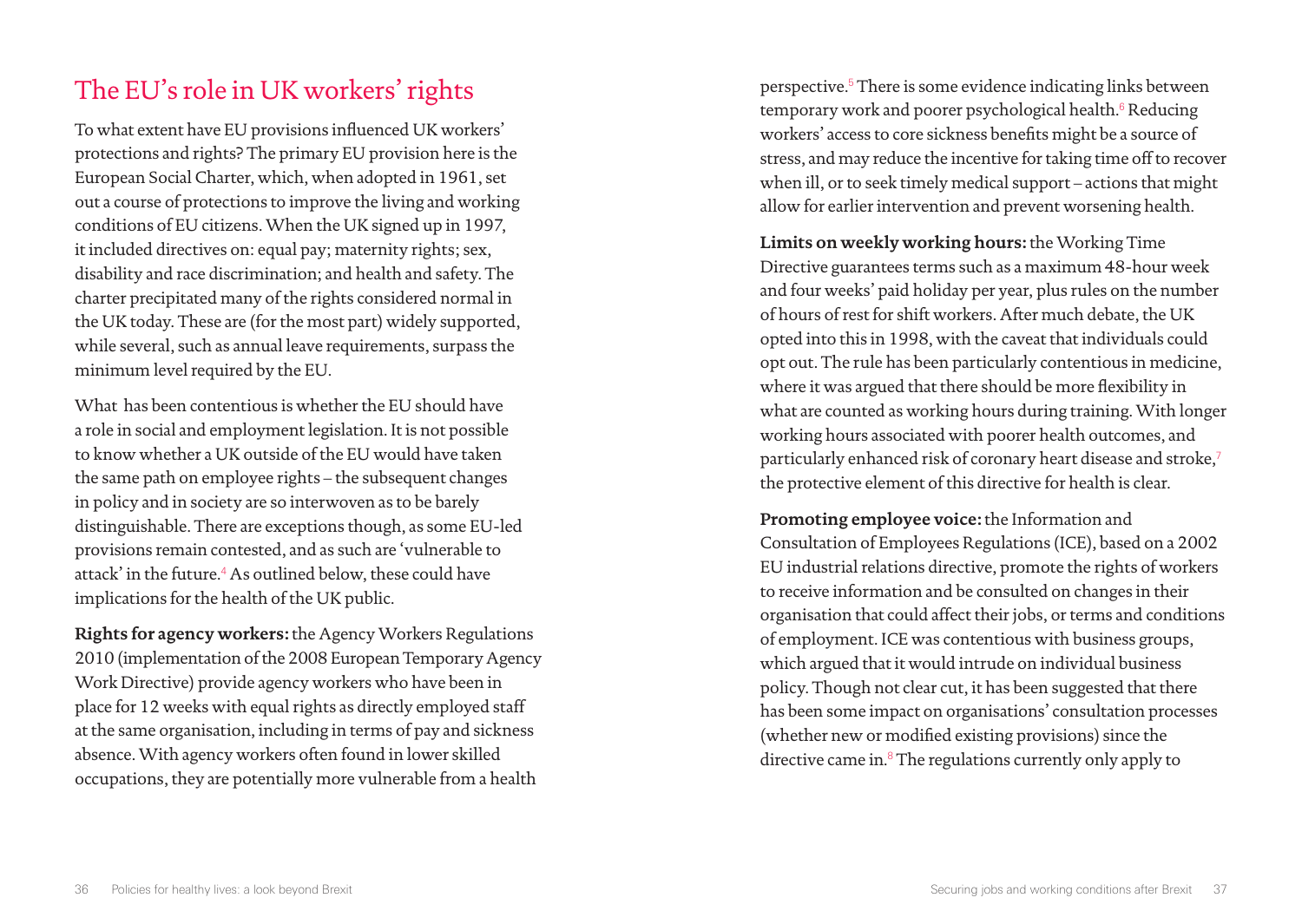organisations with 50 or more employees, and require the support of 10% of employees. Having greater control over the nature of and decisions about work is associated with better health, wellbeing and job satisfaction and is a criterion of good work.[8](#page-27-3),[9](#page-27-5)[,10](#page-27-6)

### Racing to the top and the bottom

This leads us to what appears to be the biggest risk – polarisation. Though many employers have embraced and are striving for better quality work to enhance competitiveness, what about those who are seeking to be competitive through other means, particularly through doing the minimum and undercutting the competition? EU employment law sought to create a level playing field and provide safeguards to ensure that member states do not use workers' rights and protections as bargaining tools. This reduces the risk that members of the single market compete by offering lower wages and fewer protections for workers.

Concerns about the potential for increasing polarisation of the UK labour market were highlighted in recent research by the Work Foundation for the TUC, which examined the potential impact of Brexit on the UK's ability to attract foreign direct investment.<sup>[11](#page-27-7)</sup> The available information suggested that in the event of the UK leaving the single market, the risk of devaluing workers' rights is greater at the lower end of the labour market, where there might be increased incentives for UK businesses to 'undercut' those in the EU in order to enhance their competitiveness. Could the weakening of safeguards allow some companies to engage in a 'race to the bottom' for employee rights, to reduce costs and offer contracts on the cheap? Again, concerns about workers' rights post-Brexit are most pertinent for those in specific areas of the labour market, including low-skilled workers, agency workers and the self-employed.

### Could shifts in the UK workforce encourage better working standards?

Is there potential that Brexit could offer opportunities to policymakers for improving work and health? One such area is the distribution of state aid. This is currently governed by the European Commission, which acts to prevent the funds being used to distort competition and create unfair national advantage. This provision has been a subject of long-term criticism from some charities that feel it doesn't address the real issues with competition.

If EU restrictions on state aid were removed (although this is unlikely to be accepted by the EU under any future partnership agreement), the UK would be free to provide aid funding in a way that better fits local needs. This would potentially enhance opportunities for funding of charities and social enterprises working in deprived communities. It would, however, remain to be seen whether this would translate into significantly higher levels of public investment, given the UK has traditionally provided lower levels of state aid per capita than other European countries.<sup>[12](#page-27-4)</sup>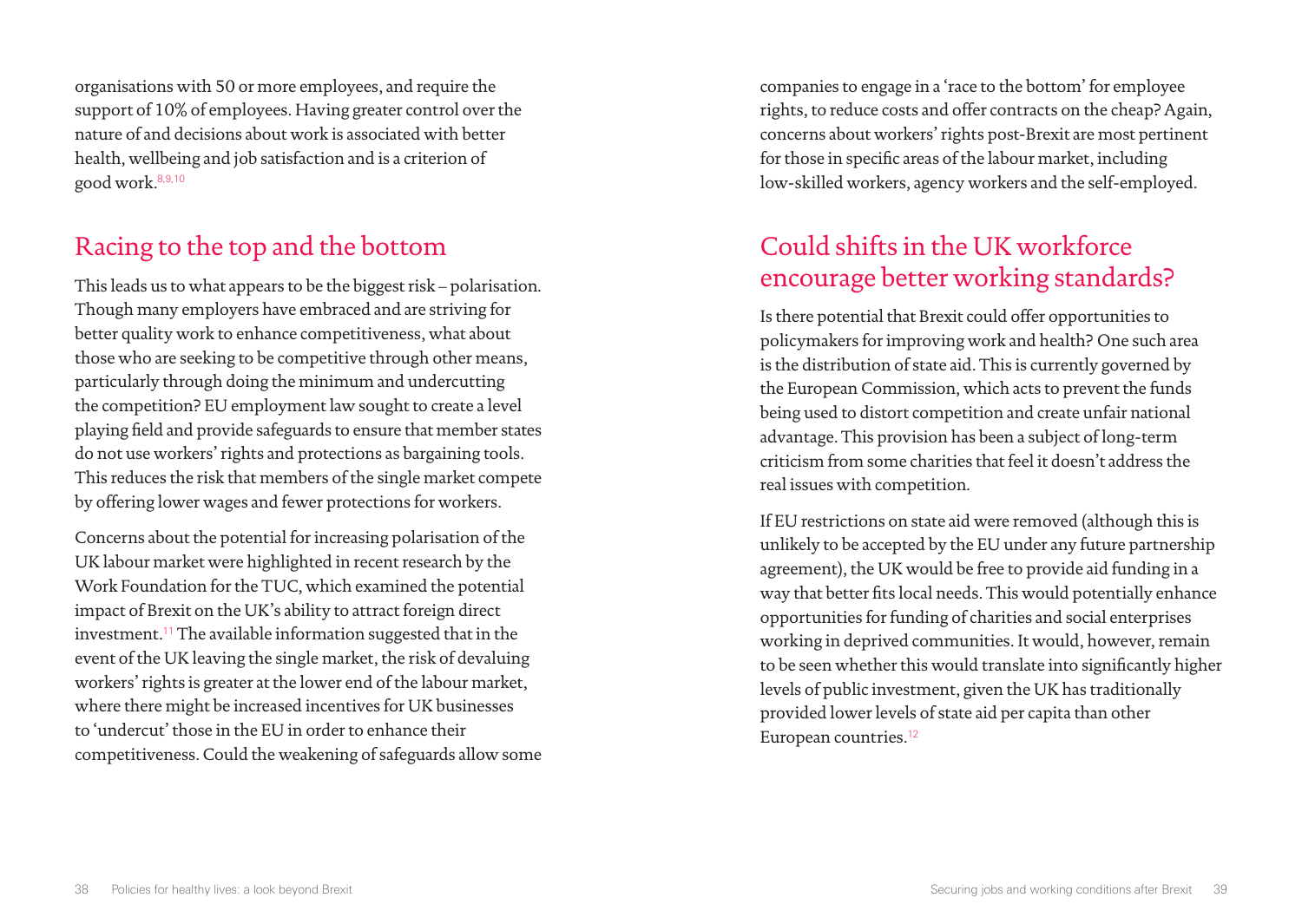Given how little is known about what Brexit and its implications will look like, we can perhaps be a bit more ambitious with conjecture. Is it possible, for example, that in the event of a flight of EU workers (as possibly seen already in new nursing registrants<sup>[13](#page-27-9)[,14](#page-27-10)</sup>) more opportunities will become available for UK workers in the medium term? Leaving aside economic arguments about lump of labour fallacy\* for the moment, is it possible that employers will fight harder to attract and retain employees, and therefore actively raise standards in order to appeal to a smaller pool of workers? Might this persuade employers to be more progressive in terms of job quality, support and flexibility – potentially enhancing opportunities for those with health barriers, older workers and those with caring responsibilities? Decisions yet to be made about freedom of movement for EU citizens and skilled immigration requirements will of course also impact here, as will how the UK will invest in education, training and skills for residents.

What the UK does to offset any harms is as important as discussions about the implications of the unknowns of Brexit. In terms of health, work and inequalities there has been a great deal of activity of late. Indeed, there is an increasingly coherent drive to sustain and promote good work to improve both health and productivity. The recent report of the Taylor review of modern working practices placed 'good work' at its centre, and set out a series of steps for how work quality can be improved in a changing UK labour market.<sup>[15](#page-27-11)</sup> The report called for the UK's

national strategy for work to be 'explicitly directed toward the goal of good work for all', thus securing a baseline of rights for all types of workers. Interestingly, it specifically included a call to extend ICE to all employees and workers, and for the support threshold to be reduced to 2%.

There are other promising signs. The recent Department for Work and Pensions and Department of Health's joint strategy, Improving lives: the future of work, health and disability, makes explicit reference to 'good work' (rather than any work) as important for health. The recent industrial strategy, setting out the UK's long-term vision for sustainable prosperity, also claimed that the government shares Mr Taylor's ambition for good work.<sup>[16](#page-27-8)</sup> Time will tell whether these positive words translate into action.

What is known, is that uncertainty and insecurity in the labour market is unlikely to be good for businesses or for worker health. There must be a focus on what can be controlled: with recent policy changes indicating that a consensus is forming around the importance of good work, could this be a way of protecting workers from the perceived risks of Brexit? Being clear about what the UK wants from and for its workforce is the most important thing for negotiators to consider as talks progress.

In economics, the lump of labour fallacy is the idea that there is a fixed amount of work to be done within an economy, which can be distributed to create more or fewer jobs. It was considered a fallacy in 1891 by economist David Frederick Schloss, who held that the amount of work is not fixed.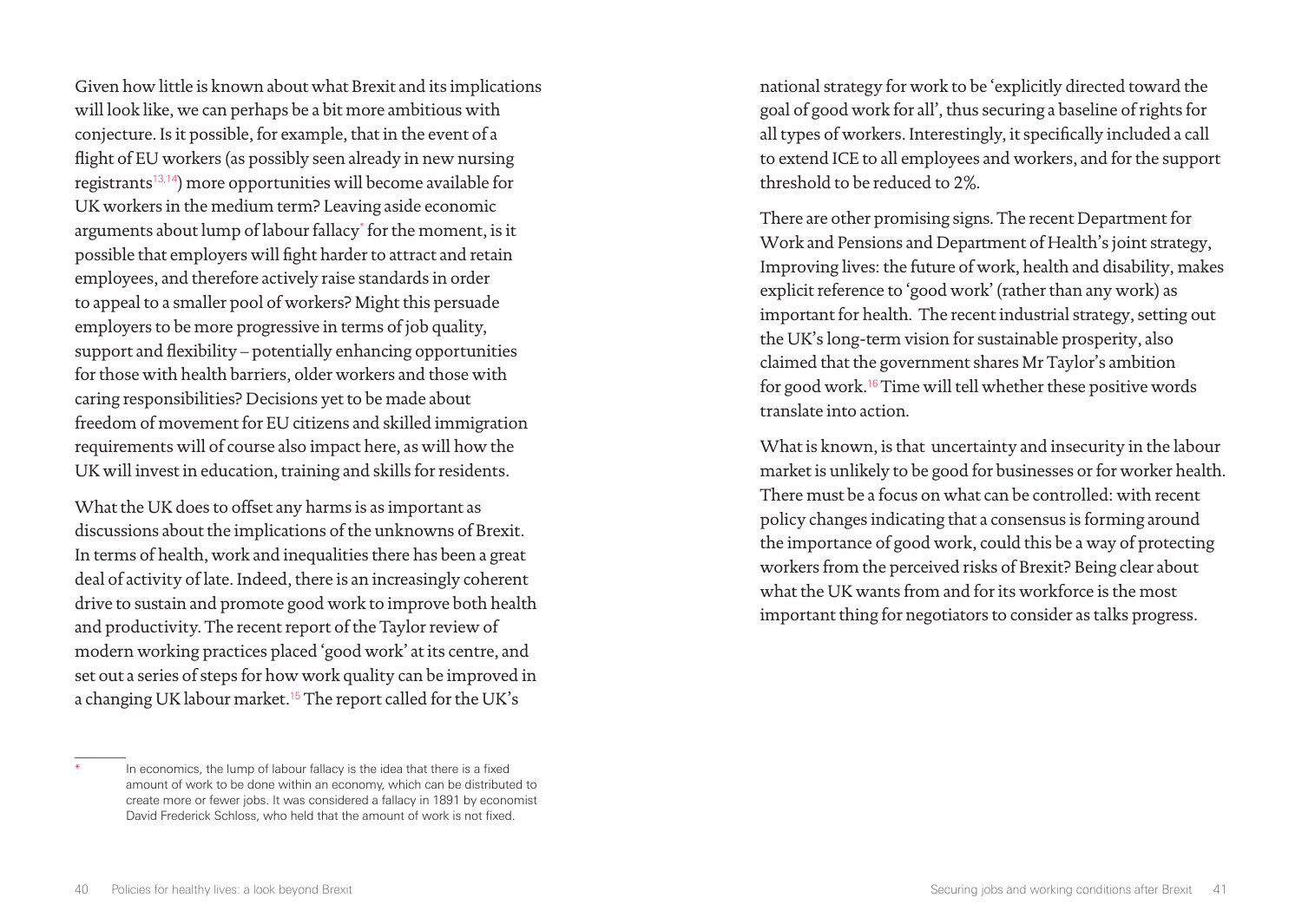## <span id="page-22-0"></span>Emerging issues: considerations for policymakers

Taking distinct perspectives on the implications of the UK leaving the EU for the public's health, the essays in this collection have highlighted some common challenges.

- **There will be a 'governance gap' as the UK's relationship with EU institutions comes to an end.** This could lead to increased pressure on national institutions to deliver the operational and enforcement functions currently provided at EU level, such as food, environmental, and trading standards monitoring and enforcement.
- **It is possible that some social protections may be lost or weakened** (eg for health, consumer safety and workers' rights) if the government adopts a long-term deregulatory agenda – particularly if it is driven by pressure from other countries when reaching new trade agreements.
- **In the process of negotiating trade agreements, the UK may take a less robust approach to risk assessments** applied to goods and services if future frameworks do not incorporate the precautionary principle, as is the case in the EU.

• **The replacement of EU funding with domestic funding could lead to less objective decisions about where the money is spent** to support areas of investment need for regeneration, infrastructure and jobs, unless decisions are protected from political influence (at both national and local level).

The contributorss have also identified some opportunities to innovate, be progressive, put health at the heart of new policy frameworks for agriculture and employment, and make health a central consideration in international trade agreements. But all have pointed towards the conditions needed for better domestic policymaking for health to become a reality.

- Kath Dalmeny and Nina Renshaw emphasise the crucial role of parliamentary oversight of decisions on all aspects of post-Brexit arrangements. They argue this is needed to make sure that the impacts on health of new trade deals and policy frameworks are taken into full account during negotiations.
- Nina Renshaw says that trade negotiators and policymakers will need much better access to public health knowledge and impact assessment tools so that risks are fully understood and factored into any new trade agreements.
- Sue Davies and Kath Dalmeny both caution that, without access to EU institutions and structures, the UK will need to invest in domestic capacity to bridge the governance gap.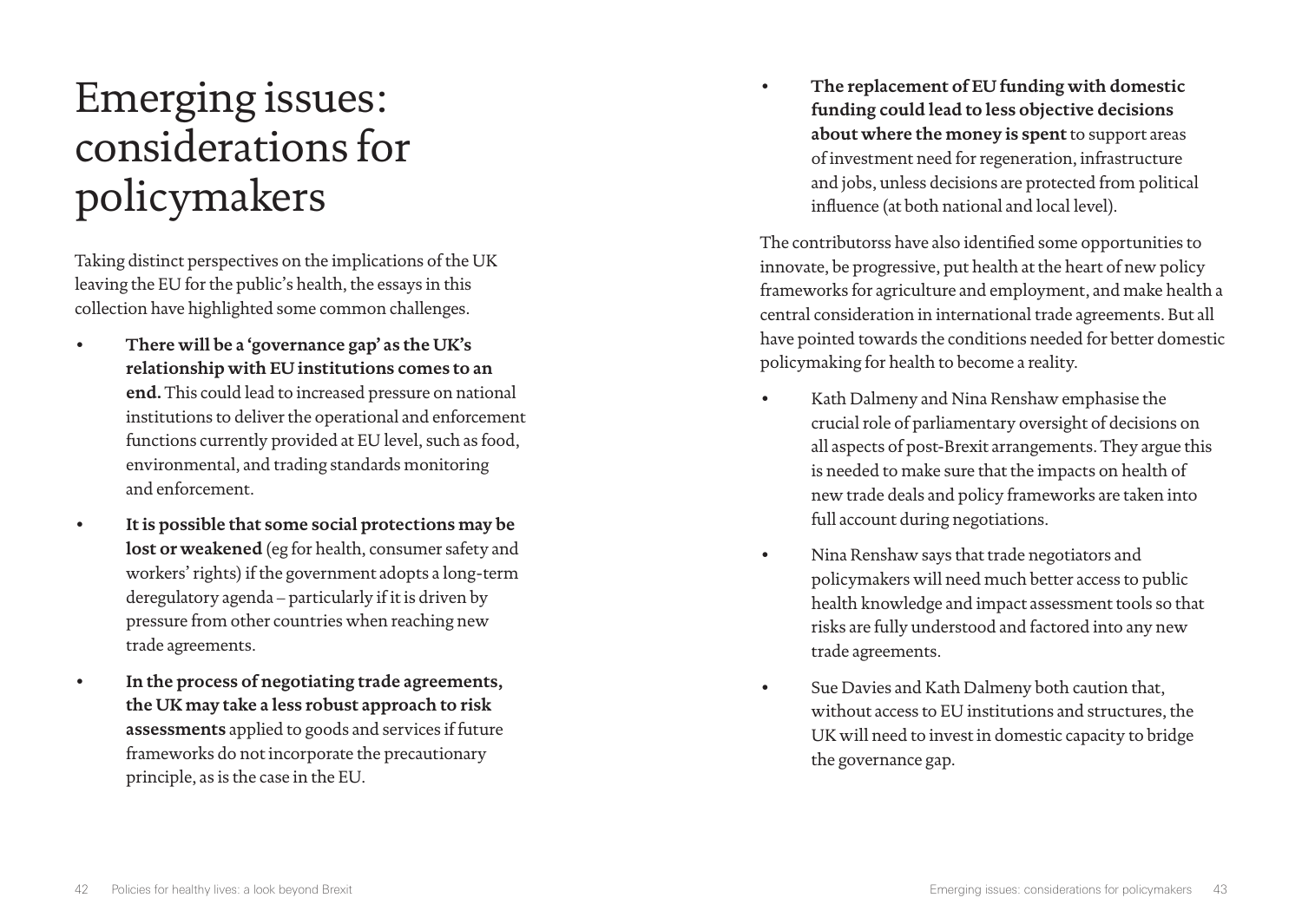- Davies notes that strengthened trading standards services and the creation of a national arms' length body with responsibility for consumer product safety will be needed at a time when trading patterns, supply chains and border controls become more complex. Dalmeny says that attention will need to be given to the increased pressures on environmental health services and the Food Standards Agency in protecting and promoting health.
- Richard Kemp argues that a new mechanism for distributing support funds will be needed when the UK leaves the EU. It must allow decision making to be made based on need and free of political considerations.
- Karen Steadman suggests that if policymakers establish a clear focus on what the UK wants from and for its workforce, it may be possible to capitalise on the positive, cross-department consensus on the value of good work that is developing and to better protect UK workers from the potentially disruptive effects of leaving the EU.

It is important to bear in mind there are major potential impacts on health that have not been discussed in this collection. The essays have not looked at the effects of leaving the EU on the wider economy, or on public finances and the likely impacts on jobs, earnings, investment in other public services, or on the cost of living. Recent estimates published by the Resolution Foundation and the UK Trade Policy Observatory suggest that poorer households are likely to be most affected by a 'no deal' in which trade tariffs and prices rise.<sup>[1](#page-27-15)</sup> These are all fundamental factors that shape people's health and wellbeing.

Nor have the essays explored direct impacts on health and social care services in the UK. These include access to the EU's health and care workforce, access to goods such as vaccines and radioisotopes for cancer treatments and scans, and future involvement with EU-wide collaborations for health-related research.[2](#page-27-12) Nor have they considered the proven health impacts of air pollution and the leading role played by the EU in setting and enforcing air quality standards – this has been analysed elsewhere.[3](#page-27-13) In addition to the challenges and opportunities identified by the essays, these factors must be addressed when the UK leaves the EU, to make sure all policies are developed with consideration of their impact on health.

### Concluding thoughts

This essay collection has illustrated some of the less apparent ways in which the shift in the policy landscape on leaving the EU will have important implications for people's opportunities to lead healthy lives. Good health is of value to the individual, and is also a societal asset – part of the foundations of a prosperous and flourishing society. It is therefore important that health considerations are placed at the heart of new policy frameworks, trade agreements, financial strategies and regulations after Brexit.

Leaving the EU has been described as an 'unfrozen moment in which new possibilities occur'.[4](#page-27-14) It is also viewed as a point of immense risk and uncertainty that may harm economic prospects for people in the UK and overwhelm the governments in the four nations with vast amounts of legislative scrutiny for years to come.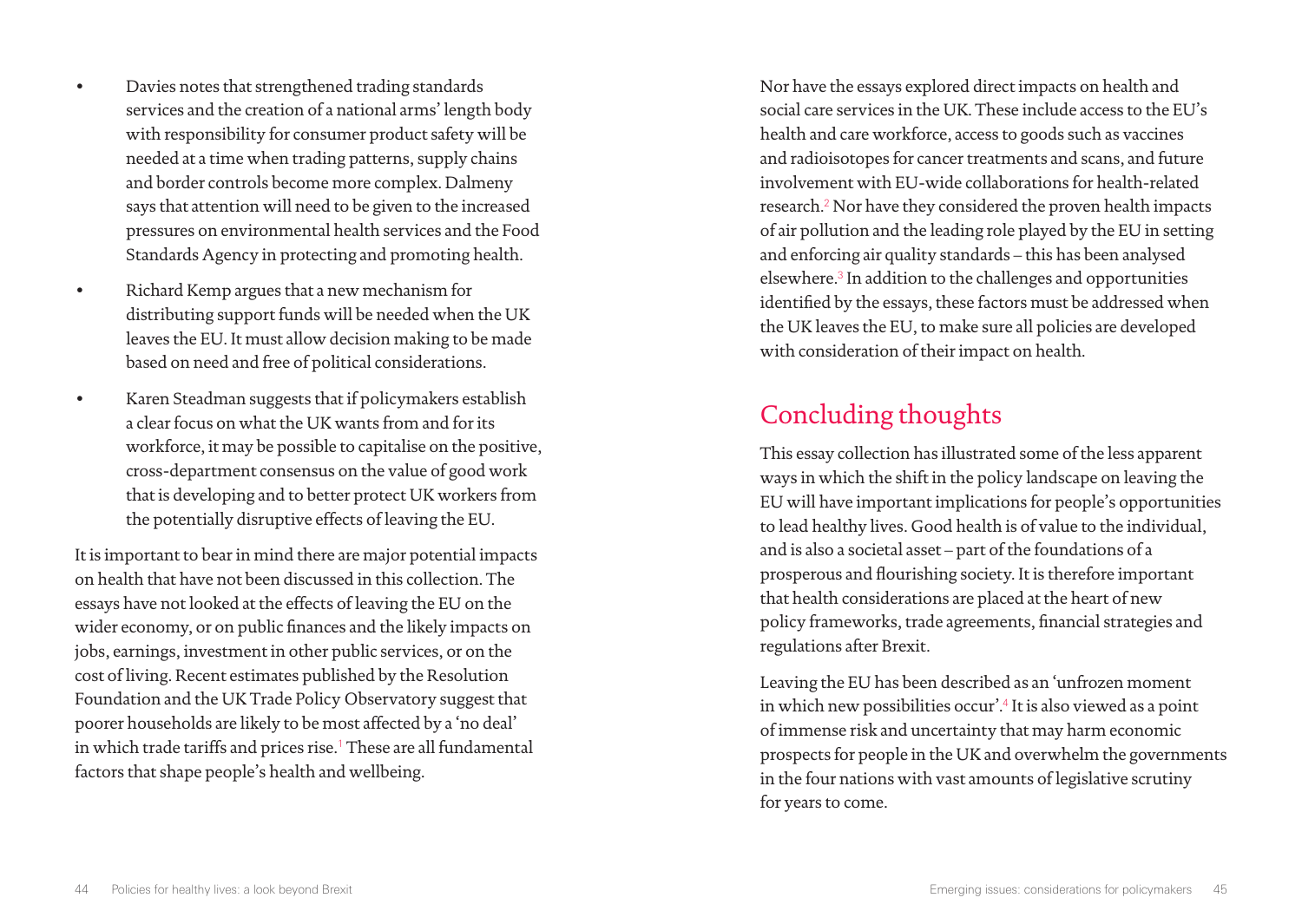Whether future challenges are perceived optimistically or pessimistically, leaving the EU will bring about change across all areas of policy. The potential scale and scope of this change present an opportunity to take a more ambitious, holistic approach to policymaking, with the goal of protecting and promoting the public's health – as an economic investment and a social good. This will require strong political leadership, effective cross-government working and a shared understanding of how social policies can support better health.

The public health system cannot alone secure the protections and opportunities the UK's departure from the EU presents. This will instead require broader coalitions with charities, academic institutions and think tanks working in health and non-health sectors.

There are already examples of concerted activities to raise issues, make the case to protect existing institutions, and propose new relationships for the future that will have an impact on the public's health. Kath Dalmeny described how food and farming organisations have called for a new Food Act. The NHS Confederation instigated a Brexit Health Alliance of health care users, providers, commissioners and researchers to ensure health and care considerations are represented in Brexit negotiations. Another group – the Cavendish Coalition, a collaboration of 37 health and social care organisations – is working to make sure the UK still has a strong supply of domestic and international health and care staff and trainees after leaving the EU.

Addressing the breadth of the issues and opportunities identified in this collection of essays will demand a shared, confident vision for the future and more effective collaborations between organisations working in diverse policy areas, from trade and employment to planning and the environment. Public health campaigners have long called for a health-in-all-policies approach to policymaking. The changes in the regulatory and political landscape over the coming years will make this approach all the more necessary.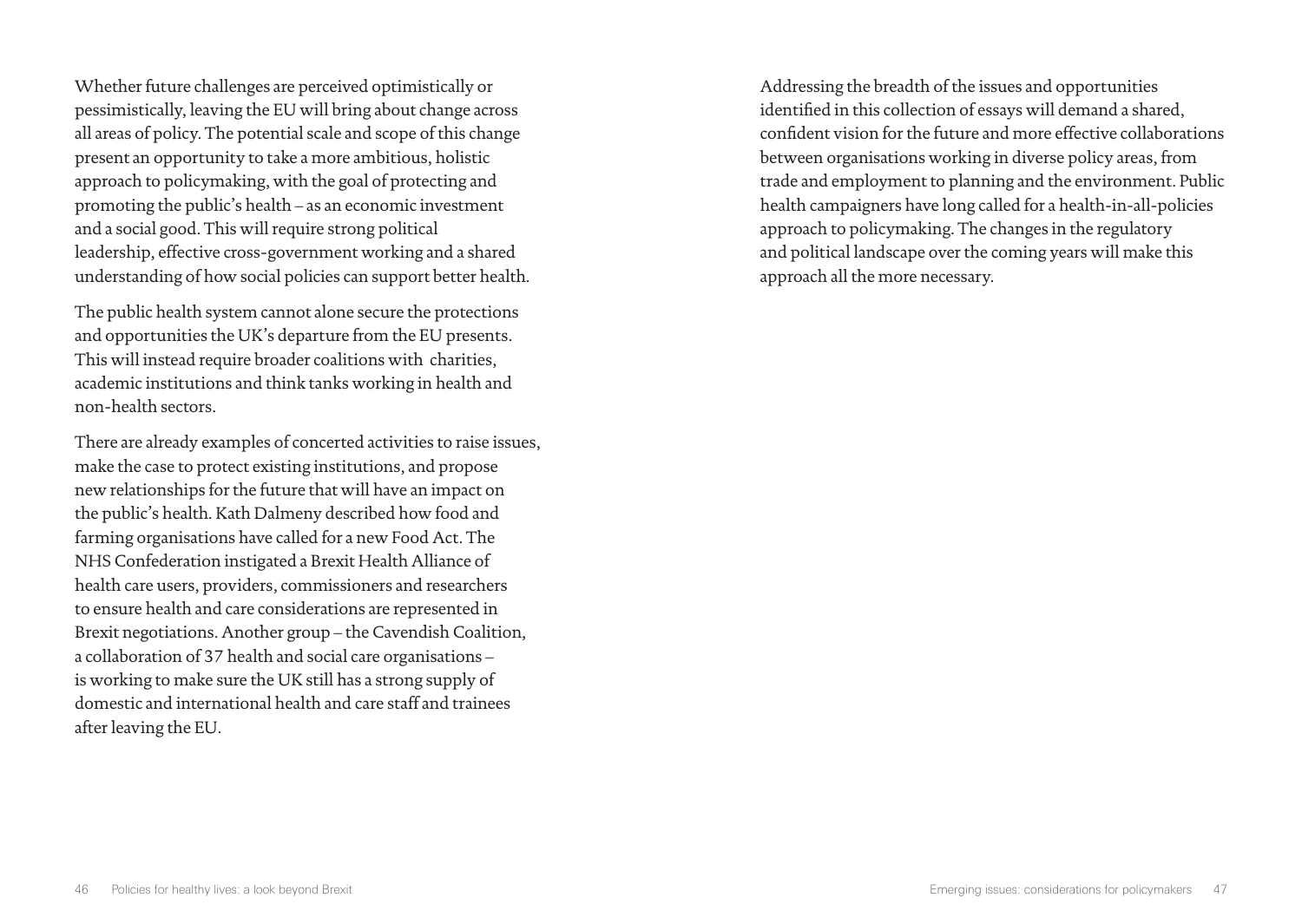### <span id="page-25-0"></span>About the contributors

**Jane Landon** is a strategy adviser in the healthy lives team at the Health Foundation. Jane has worked in public health policy development and advocacy for nearly 20 years with charities and public health agencies. She is on a 22-month secondment from the UK Health Forum where she is Deputy Chief Executive and Director of Policy. Jane is also Director of the Eating Better charity, a fellow of the Faculty of Public Health and an adjunct research fellow at the Faculty of Health Sciences at Curtin University, Western Australia.

Kath Dalmeny is Chief Executive of Sustain, an alliance of around 100 organisations working to achieve a healthy, fair, humane and sustainable system for food, farming and fishing. Since 2016, Kath has been the alliance's Brexit Lead, convening third sector organisations in the Sustain Brexit Forum to discuss the implications of fundamental changes to the UK's governance of food, farming and fishing. She is also a commissioner for the new Food, Farming and Countryside Commission hosted by the RSA, and a member of the Repeal Bill working group convened by Unlock Democracy. Kath is a convenor of Sustain's Campaign for a Better Food Britain, which will include the call for a fundamental right to food, instating UN sustainable development goals in UK law.

Sue Davies, strategic policy adviser at Which?, is leading Which?'s policy work on Brexit. She is also responsible for food policy at Which? and has represented consumer interests on a range of national and international committees. She was the chair of the European Food Safety Authority from 2012 to 2016. She has been awarded an MBE by the Queen in recognition of her work on food safety.

Nina Renshaw is Secretary-General of the European Public Health Alliance (EPHA). EPHA is a member-led organisation of public health non-governmental organisations, patient groups, health professionals and disease groups working together to improve health and strengthen the voice of public health in Europe. Nina represents EPHA on the Civil Society Contact Group, the Social Platform, the Better Regulation Watchdog and the Executive Committee of the Health and Environment Alliance. She is also a member of the European Commission's Advisory Group on the EU–US TTIP trade negotiations.

Richard Kemp is the leader of the Liberal Democrats on Liverpool City Council and a former leader of the Liberal Democrats in local government and vice chair of the Local Government Association (LGA). Richard was LGA spokesperson on international affairs for 9 years and represented the UK at a global level for local government. He is currently the Liberal Democrat spokesperson at the LGA on social care and health. Before becoming a full-time councillor in 2001 he worked as an adviser on regeneration projects throughout the UK.

Karen Steadman leads the health, wellbeing and work research and policy programme at the Work Foundation, part of Lancaster University. Karen's research focuses on job quality and health – improving access to good quality, health-promoting work for more people, particularly those who experience health-related barriers to work. Karen leads Fit for Work UK, a coalition of expert stakeholders looking at the relationship between chronic conditions and musculoskeletal disorders and employment. She also leads the Health at Work Policy Unit, a programme of work designed to influence and improve workplace and working age health policy at national, local and organisational level.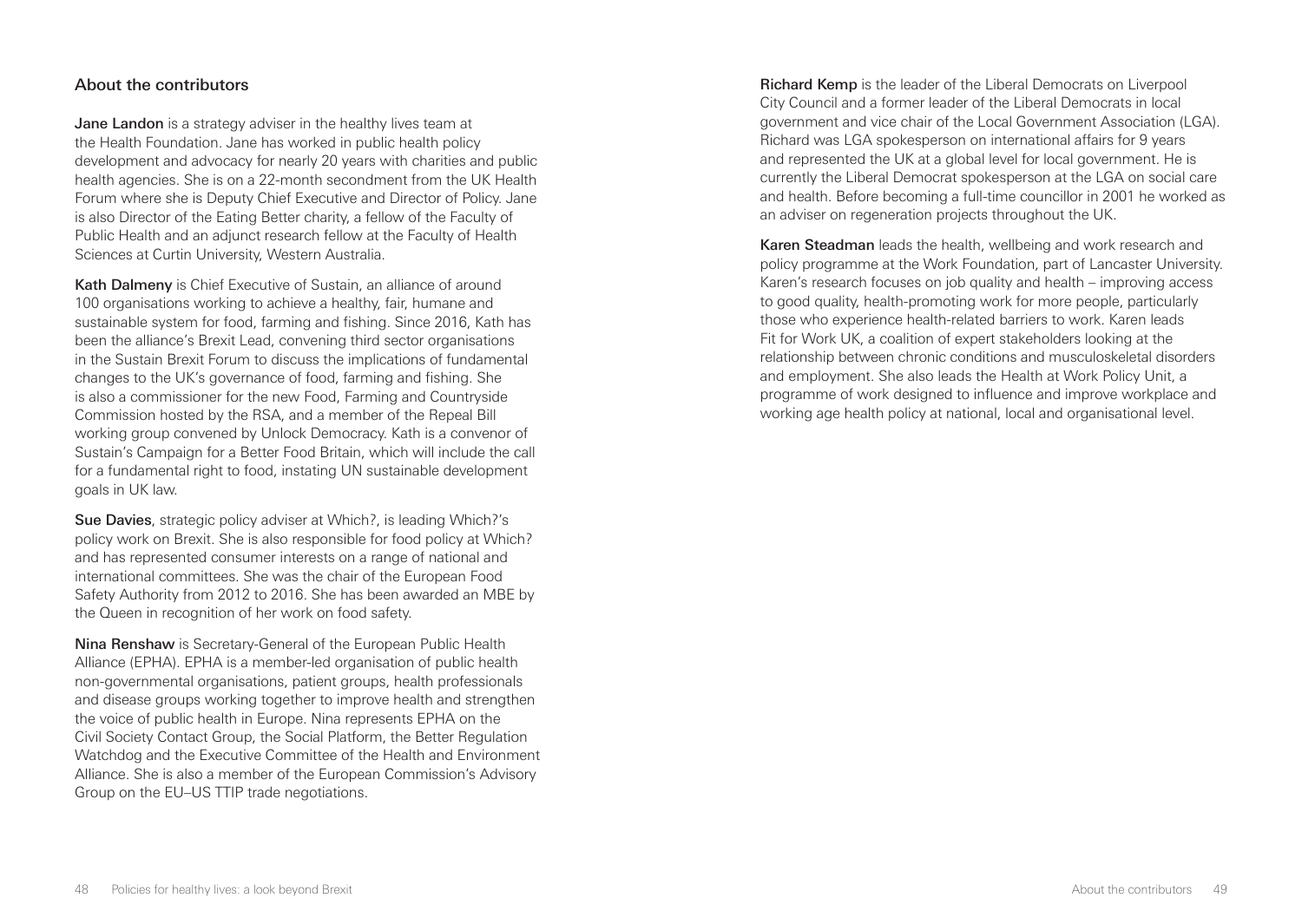#### <span id="page-26-0"></span>References

#### Introduction

- <span id="page-26-1"></span>1. Fahy N, Hervey T, Greer S, et al. How will Brexit affect health and health services in the UK? Evaluating three possible scenarios. *Health Policy*. 2017;390(10,107):2,110–8. Available from: [http://dx.doi.org/10.1016/](http://dx.doi.org/10.1016/S0140-6736(17)31926-8) [S0140-6736\(17\)31926-8](http://dx.doi.org/10.1016/S0140-6736(17)31926-8)
- <span id="page-26-2"></span>2. World Health Organization. *Contributing to social and economic development: sustainable action across sectors to improve health and health equity*. 2014. Available from: [http://apps.who.int/gb/ebwha/pdf\\_](http://apps.who.int/gb/ebwha/pdf_files/wha67/a67_r12-en.pdf) [files/wha67/a67\\_r12-en.pdf](http://apps.who.int/gb/ebwha/pdf_files/wha67/a67_r12-en.pdf)
- <span id="page-26-3"></span>3. House of Commons Health Committee. *Brexit and health and social care – people & process: Eighth report of session 2016–17*. 2017. Available from: [https://publications.parliament.uk/pa/cm201617/cmselect/](http://publications.parliament.uk/pa/cm201617/cmselect/cmhealth/640/640.pdf) [cmhealth/640/640.pdf](http://publications.parliament.uk/pa/cm201617/cmselect/cmhealth/640/640.pdf)
- <span id="page-26-4"></span>4. Royal College of Physicians. *Brexit: What does it mean for air quality?* 2017. Available from: [www.rcplondon.ac.uk/projects/outputs/brexit-what-does](http://www.rcplondon.ac.uk/projects/outputs/brexit-what-does-it-mean-air-quality)[it-mean-air-quality](http://www.rcplondon.ac.uk/projects/outputs/brexit-what-does-it-mean-air-quality)

#### Putting consumers at the heart of policymaking

- <span id="page-26-5"></span>1. Regulation (EC) No 178/2002 of 28 January 2002 laying down the general principles and requirements of food law, establishing the European Food Safety Authority and laying down procedures in matters of food safety
- <span id="page-26-6"></span>2. Which? and Government Office for Science. *Food system challenges – public dialogue on food system challenges and possible solutions*. 2015. Available from: [www.which.co.uk/documents/pdf/food-system-challenges--](https://www.which.co.uk/documents/pdf/food-system-challenges---public-dialogue-on-food-system-challenges-and-possible-solutions-445299.pdf) [public-dialogue-on-food-system-challenges-and-possible-solutions-](https://www.which.co.uk/documents/pdf/food-system-challenges---public-dialogue-on-food-system-challenges-and-possible-solutions-445299.pdf)[445299.pdf](https://www.which.co.uk/documents/pdf/food-system-challenges---public-dialogue-on-food-system-challenges-and-possible-solutions-445299.pdf)
- <span id="page-26-9"></span>3. Regulation (EU) No 1169/2011 of 25 October 2011 on the provision of food information to consumers
- <span id="page-26-10"></span>4. Department of Health, Food Standards Agency, Welsh Government, Food Standards Scotland. *Guide to creating a front of pack (FoP) nutrition label for pre-packed products sold through retail outlets*. 2016. Available from: [www.food.gov.uk/sites/default/files/multimedia/pdfs/pdf-ni/fop-guidance.pdf](https://www.food.gov.uk/sites/default/files/multimedia/pdfs/pdf-ni/fop-guidance.pdf)
- <span id="page-26-7"></span>5. Regulation (EC) No 1223/2009 of 30 November 2009 on cosmetic products
- <span id="page-26-8"></span>6. Regulation (EC) No 1907/2006 of 18 December 2006 on the Registration, Evaluation, Authorisation and Restriction of Chemicals (REACH)

#### Protecting health in new trade agreements

- <span id="page-26-11"></span>1. European Public Health Alliance. *Trade for health*. Available from: [https://epha.org/trade-and-health](http://epha.org/trade-and-health)
- <span id="page-26-12"></span>2. McClean P. After Brexit: the UK will need to renegotiate at least 759 treaties. *Financial Times*. 30 May 2017. Available from[: www.ft.com/content/](http://www.ft.com/content/f1435a8e-372b-11e7-bce4-9023f8c0fd2e) [f1435a8e-372b-11e7-bce4-9023f8c0fd2e](http://www.ft.com/content/f1435a8e-372b-11e7-bce4-9023f8c0fd2e)
- <span id="page-26-13"></span>3. David D. *Trade deals. Tax cuts. And taking time before triggering Article 50. A Brexit economic strategy for Britain*. 14 July 2016. Available from: [www.conservativehome.com/platform/2016/07/david-davis-trade-deals](https://www.conservativehome.com/platform/2016/07/david-davis-trade-deals-tax-cuts-and-taking-time-before-triggering-article-50-a-brexit-economic-strategy-for-britain.html)[tax-cuts-and-taking-time-before-triggering-article-50-a-brexit-economic](https://www.conservativehome.com/platform/2016/07/david-davis-trade-deals-tax-cuts-and-taking-time-before-triggering-article-50-a-brexit-economic-strategy-for-britain.html)[strategy-for-britain.html](https://www.conservativehome.com/platform/2016/07/david-davis-trade-deals-tax-cuts-and-taking-time-before-triggering-article-50-a-brexit-economic-strategy-for-britain.html)
- <span id="page-26-15"></span>4. See for example: Taylor NP. European regulatory roundup: EMA tasks working groups with redistributing workloads in run up to Brexit. *Regulatory Focus*. 22 June 2017. Available from: [www.raps.org/Regulatory-Focus/](http://apps.who.int/gb/ebwha/pdf_ files/wha67/a67_r12-en.pdf ) [News/2017/06/22/27957/European-Regulatory-Roundup-EMA-Tasks-](http://apps.who.int/gb/ebwha/pdf_ files/wha67/a67_r12-en.pdf )[Working-Groups-With-Redistributing-Workloads-in-Run-Up-to-Brexit-](http://apps.who.int/gb/ebwha/pdf_ files/wha67/a67_r12-en.pdf )[22-June-2017](http://apps.who.int/gb/ebwha/pdf_ files/wha67/a67_r12-en.pdf )
- <span id="page-26-16"></span>5. European Public Health Alliance. *AVMSD vote fails to ensure a healthier, future-proof marketing environment*. Available from: [https://epha.org/](https://epha.org/avmsd-vote-fails-to-ensure-a-healthier-future-proof-marketing-environment) [avmsd-vote-fails-to-ensure-a-healthier-future-proof-marketing-environment](https://epha.org/avmsd-vote-fails-to-ensure-a-healthier-future-proof-marketing-environment)
- <span id="page-26-14"></span>6. World Health Organization. *Global action plan for the prevention and control of NCDs 2013–2020*. 2013. Available from: [www.who.int/nmh/publications/](http://www.who.int/nmh/publications/ncd-action-plan/en) [ncd-action-plan/en](http://www.who.int/nmh/publications/ncd-action-plan/en)

#### Securing jobs and working conditions after Brexit

- <span id="page-26-17"></span>1. Eurostat. *Statistics explained: Unemployment rates, seasonally adjusted, June 2017 (%) F2.png*. Available from: [http://ec.europa.eu/eurostat/](http://ec.europa.eu/eurostat/statistics-explained/index.php/File:Unemployment_rates,_seasonally_adjusted,_June_2017_(%25)_F2.png) statistics-explained/index.php/File:Unemployment\_rates,\_seasonally adjusted, June 2017 (%25) F2.png
- <span id="page-26-18"></span>2. Eurostat. *Statistics explained: Employment statistics*. Available from: [http://ec.europa.eu/eurostat/statistics-explained/index.php/](http://ec.europa.eu/eurostat/statistics-explained/index.php/Employment_statistics) [Employment\\_statistics](http://ec.europa.eu/eurostat/statistics-explained/index.php/Employment_statistics)
- <span id="page-26-19"></span>3. Eurofound. *European working conditions survey – Data visualisation*. 2015. Available from: [www.eurofound.europa.eu/surveys/data-visualisation/sixth](http://www.eurofound.europa.eu/surveys/data-visualisation/sixth-european-working-conditions-survey-2015)[european-working-conditions-survey-2015](http://www.eurofound.europa.eu/surveys/data-visualisation/sixth-european-working-conditions-survey-2015)
- <span id="page-26-20"></span>4. TUC. *UK employment rights and the EU: Assessment of the impact of membership of the European Union on employment rights in the UK*. 2016. Available from: [www.tuc.org.uk/sites/default/files/UK%20](http://www.tuc.org.uk/sites/default/files/UK%20employment%20rights%20and%20the%20EU.pdf) [employment%20rights%20and%20the%20EU.pdf](http://www.tuc.org.uk/sites/default/files/UK%20employment%20rights%20and%20the%20EU.pdf)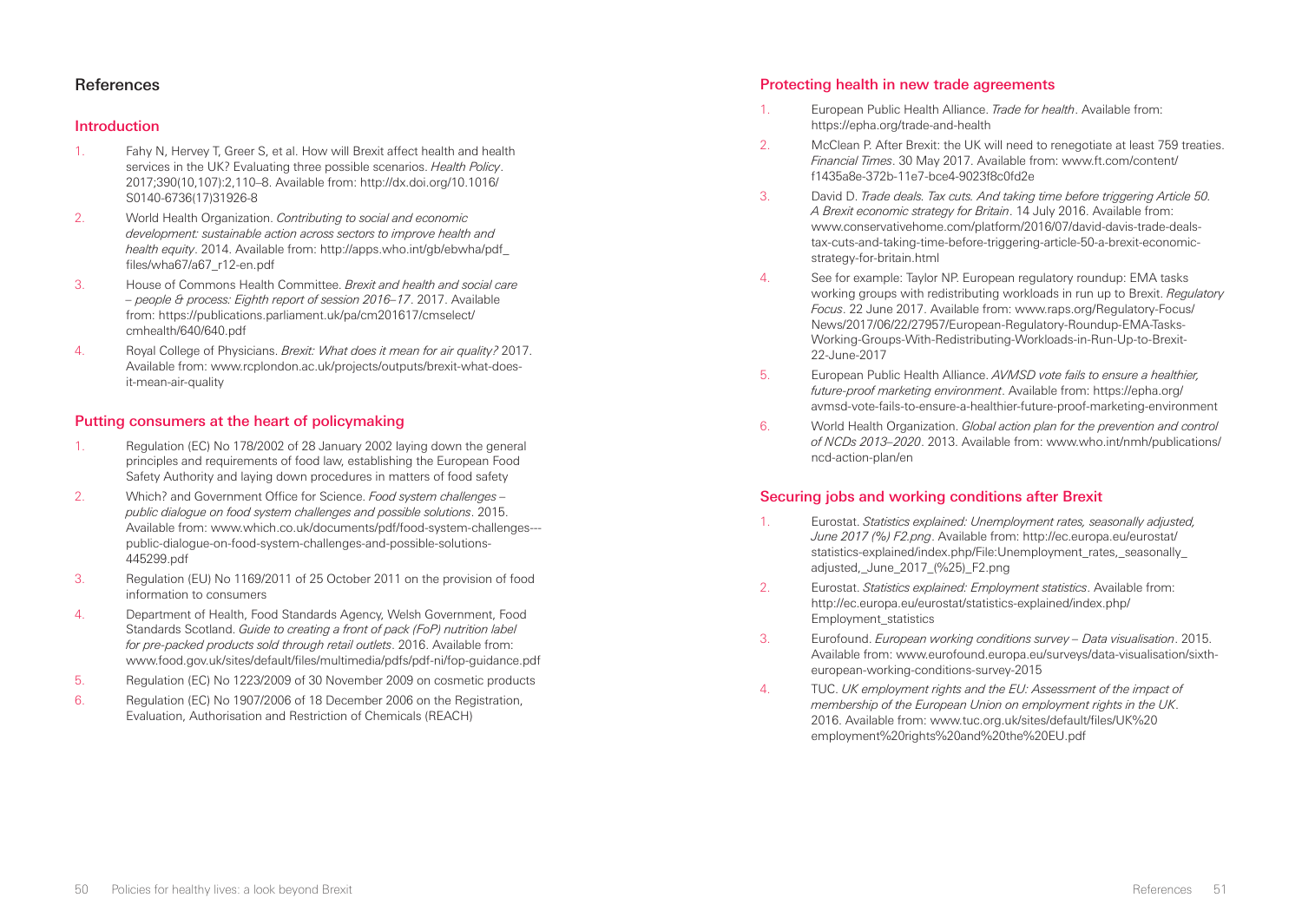- <span id="page-27-0"></span>5. Judge L, Tomlinson D. *Secret agents: agency workers in the new world of work*. Resolution Foundation; 2016. Available from: [www.resolution](http://www.resolutionfoundation.org/app/uploads/2016/12/Secret-Agents.pdf) [foundation.org/app/uploads/2016/12/Secret-Agents.pdf](http://www.resolutionfoundation.org/app/uploads/2016/12/Secret-Agents.pdf)
- <span id="page-27-1"></span>6. Virtanen M, Kivimäki M, Joensuu M, et al. Temporary employment and health: a review. *International Journal of Epidemiology*. 2005;34(3):610–22. Available from: <http://dx.doi.org/10.1093/ije/dyi024>
- <span id="page-27-2"></span>7. Kivimäki M, Jokela M, Nyberg ST, et al. Long working hours and risk of coronary heart disease and stroke: a systematic review and meta-analysis of published and unpublished data for 603,838 individuals. *The Lancet*. 2015;386(10,005):1739–46. Available from: [http://dx.doi.org/10.1016/](http://dx.doi.org/10.1016/S0140-6736(15)60295-1) [S0140-6736\(15\)60295-1](http://dx.doi.org/10.1016/S0140-6736(15)60295-1)
- <span id="page-27-3"></span>8. Eurofound. *UK: The impact of the information and consultation directive on industrial relations*. 2009. Available from: [www.eurofound.europa.eu/](http://www.eurofound.europa.eu/observatories/eurwork/comparative-information/national-contributions/united-kingdom/uk-the-impact-of-the-information-and-consultation-directive-on-industrial-relations) [observatories/eurwork/comparative-information/national-contributions/](http://www.eurofound.europa.eu/observatories/eurwork/comparative-information/national-contributions/united-kingdom/uk-the-impact-of-the-information-and-consultation-directive-on-industrial-relations) [united-kingdom/uk-the-impact-of-the-information-and-consultation](http://www.eurofound.europa.eu/observatories/eurwork/comparative-information/national-contributions/united-kingdom/uk-the-impact-of-the-information-and-consultation-directive-on-industrial-relations)[directive-on-industrial-relations](http://www.eurofound.europa.eu/observatories/eurwork/comparative-information/national-contributions/united-kingdom/uk-the-impact-of-the-information-and-consultation-directive-on-industrial-relations)
- <span id="page-27-5"></span>9. Wheatley D. Autonomy in paid work and employee subjective well-being. *Work and Occupations*. 2017;44(3):296–328. Available from: [http://dx.](http://dx.doi.org/10.1177/0730888417697232) [doi.org/10.1177/0730888417697232](http://dx.doi.org/10.1177/0730888417697232)
- <span id="page-27-6"></span>10. Marmot M, Wilkinson R, Siegrist J, et al. Health and the psychosocial environment at work. In: Marmot M, Wilkinson R (eds). *Social determinants of health*. Oxford University Press; 1999.
- <span id="page-27-7"></span>11. Andriescu M, Giles J. *Could a bad Brexit deal reduce workers' rights across Europe? Estimating the risks of a 'race to the bottom'*. Work Foundation; 2017. Available from: [www.theworkfoundation.com/wp-content/](http://www.theworkfoundation.com/wp-content/uploads/2017/05/415_BrexitWorkersRights.pdf) [uploads/2017/05/415\\_BrexitWorkersRights.pdf](http://www.theworkfoundation.com/wp-content/uploads/2017/05/415_BrexitWorkersRights.pdf)
- <span id="page-27-4"></span>12. Oxera. *Brexit: implications for state aid rules*. 2016. Available from: [www.oxera.com/Latest-Thinking/Agenda/2016/Brexit-implications-for](http://www.oxera.com/Latest-Thinking/Agenda/2016/Brexit-implications-for-state-aid-rules.aspx)[state-aid-rules.aspx](http://www.oxera.com/Latest-Thinking/Agenda/2016/Brexit-implications-for-state-aid-rules.aspx)
- <span id="page-27-9"></span>13. Nursing & Midwifery Council. *New figures show an increase in numbers of nurses and midwives leaving the professions*. 3 July 2017. Available from: [www.nmc.org.uk/news/press-releases/new-figures-show-an-increase-in](http://www.nmc.org.uk/news/press-releases/new-figures-show-an-increase-in-numbers-of-nurses-and-midwives-leaving-the-professions)[numbers-of-nurses-and-midwives-leaving-the-professions](http://www.nmc.org.uk/news/press-releases/new-figures-show-an-increase-in-numbers-of-nurses-and-midwives-leaving-the-professions)
- <span id="page-27-10"></span>14. Buchan J, Charlesworth A, Gershlick B, Seccombe I. *Rising pressure: the NHS workforce challenge. Workforce profile and trends of the NHS in England*. Health Foundation; 2017. Available from: [www.health.org.uk/](http://www.health.org.uk/publication/rising-pressure-nhs-workforce-challenge) [publication/rising-pressure-nhs-workforce-challenge](http://www.health.org.uk/publication/rising-pressure-nhs-workforce-challenge)
- <span id="page-27-11"></span>15. Taylor M. *Good work: The Taylor review of modern working practices*. 2017. Available from: [www.gov.uk/government/uploads/system/uploads/](http://www.gov.uk/government/uploads/system/uploads/attachment_data/file/627671/good-work-taylor-review-modern-working-practices-rg.pdf) [attachment\\_data/file/627671/good-work-taylor-review-modern-working](http://www.gov.uk/government/uploads/system/uploads/attachment_data/file/627671/good-work-taylor-review-modern-working-practices-rg.pdf)[practices-rg.pdf](http://www.gov.uk/government/uploads/system/uploads/attachment_data/file/627671/good-work-taylor-review-modern-working-practices-rg.pdf)
- <span id="page-27-8"></span>16. HM Government. *Building our industrial strategy*. 2017. Available from: [https://beisgovuk.citizenspace.com/strategy/industrial-strategy/supporting\\_](https://beisgovuk.citizenspace.com/strategy/industrial-strategy/supporting_documents/buildingourindustrialstrategygreenpaper.pdf) [documents/buildingourindustrialstrategygreenpaper.pdf](https://beisgovuk.citizenspace.com/strategy/industrial-strategy/supporting_documents/buildingourindustrialstrategygreenpaper.pdf)

#### <span id="page-27-15"></span>Emerging issues: considerations for policymakers

- 1. Clarke S, Serwicka I, Winters A. *Changing lanes: The impact of different post-Brexit trading policies on the cost of living*. Resolution Foundation and UK Trade Policy Observatory; 2017. Available from: [www.resolution](http://www.resolutionfoundation.org/app/uploads/2017/10/Changing-Lanes.pdf) [foundation.org/app/uploads/2017/10/Changing-Lanes.pdf](http://www.resolutionfoundation.org/app/uploads/2017/10/Changing-Lanes.pdf)
- <span id="page-27-12"></span>2. Dayan M. *How will our future relationship with the EU shape the NHS?* Nuffield Trust; 2017. Available from: [www.nuffieldtrust.org.uk/](http://www.nuffieldtrust.org.uk/files/2017-11/1509990492_nt-future-relationship-with-eu-after-brexit-web.pdf) [files/2017-11/1509990492\\_nt-future-relationship-with-eu-after-brexit](http://www.nuffieldtrust.org.uk/files/2017-11/1509990492_nt-future-relationship-with-eu-after-brexit-web.pdf) [-web.pdf](http://www.nuffieldtrust.org.uk/files/2017-11/1509990492_nt-future-relationship-with-eu-after-brexit-web.pdf)
- <span id="page-27-13"></span>3. Royal College of Physicians. *Brexit: What does it mean for air quality?* 2017. Available from: [www.rcplondon.ac.uk/projects/outputs/brexit-what-does](http://www.rcplondon.ac.uk/projects/outputs/brexit-what-does-it-mean-air-quality) [-it-mean-air-quality](http://www.rcplondon.ac.uk/projects/outputs/brexit-what-does-it-mean-air-quality)
- <span id="page-27-14"></span>4. Gove M. *The Unfrozen Moment – delivering a green Brexit*. 21 July 2017. Available from: [www.gov.uk/government/speeches/the-unfrozen-moment](http://www.gov.uk/government/speeches/the-unfrozen-moment-delivering-a-green-brexit)[delivering-a-green-brexit](http://www.gov.uk/government/speeches/the-unfrozen-moment-delivering-a-green-brexit)